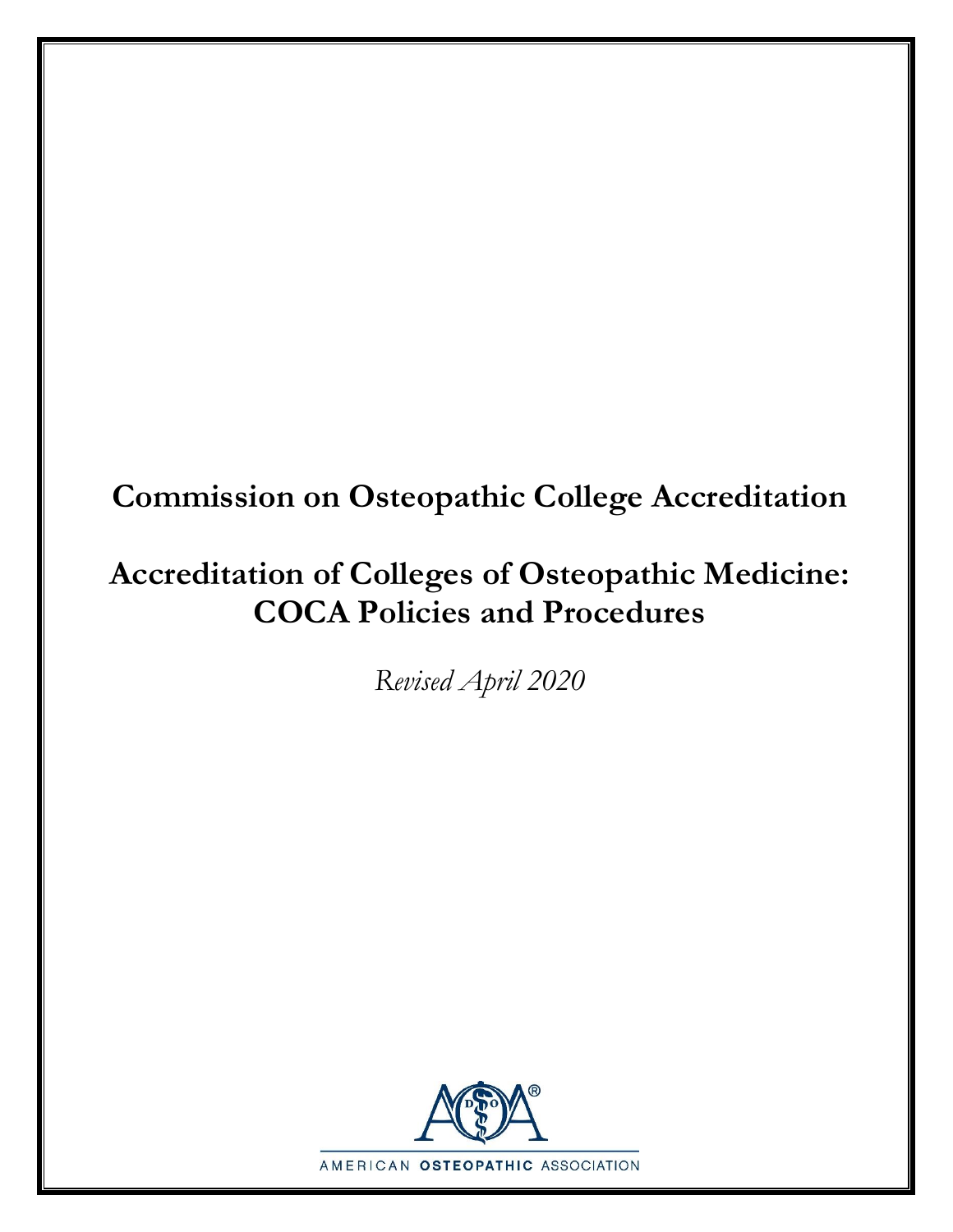**For further information, contact:**

**American Osteopathic Association Commission on Osteopathic College Accreditation 142 E. Ontario Street Chicago, IL 60611 Phone: (312) 202-8124 Email: predoc@osteopathic.org**

**Visit our website at:**

**[www.aoacoca.org](http://www.aoacoca.org/)**

**© 2020 American Osteopathic Association. All rights reserved. No part of this publication may be reproduced, distributed, or transmitted in any form or by any means, including photocopying, recording, or other electronic or mechanical methods, without the prior written permission of the publisher.**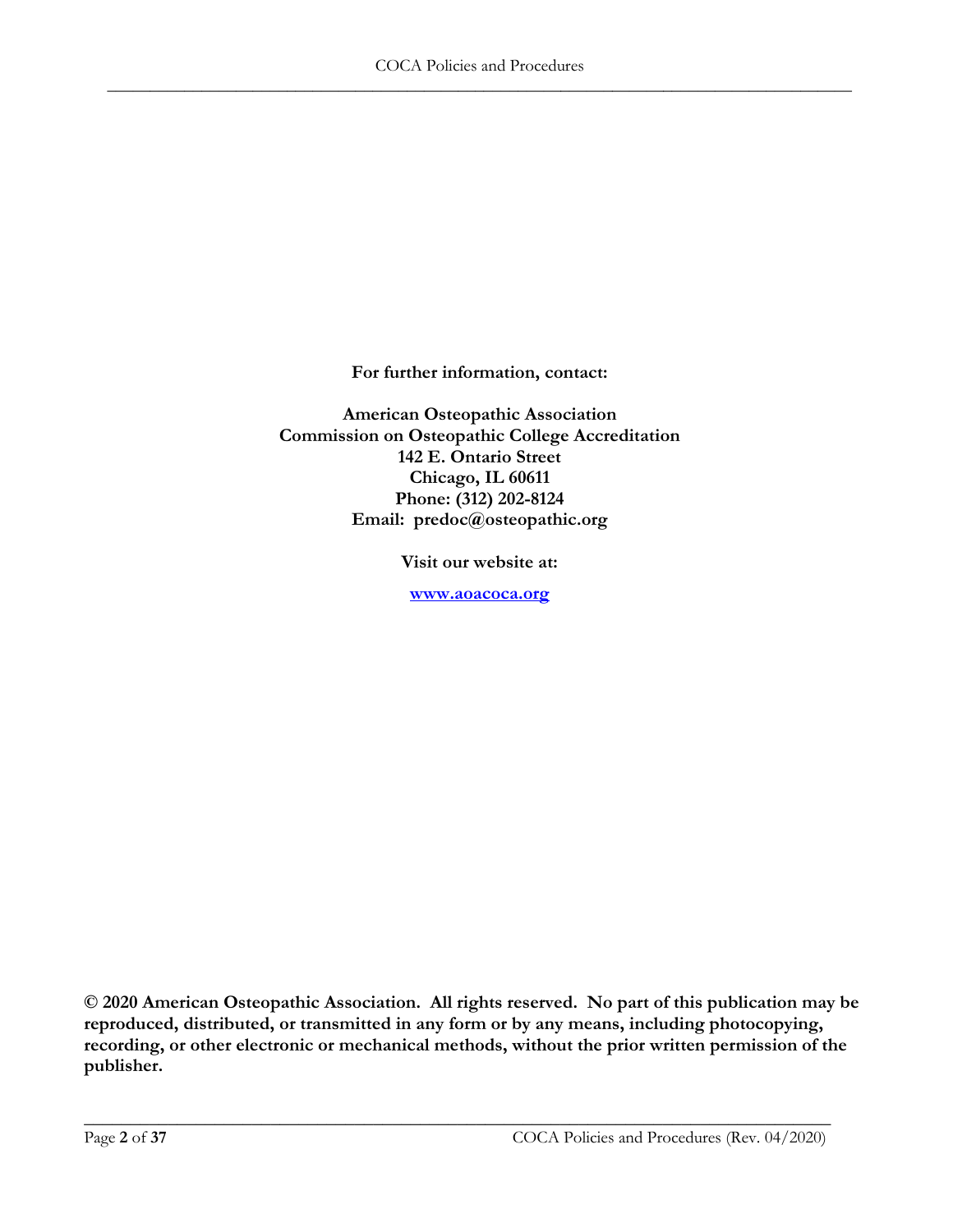## TABLE of CONTENTS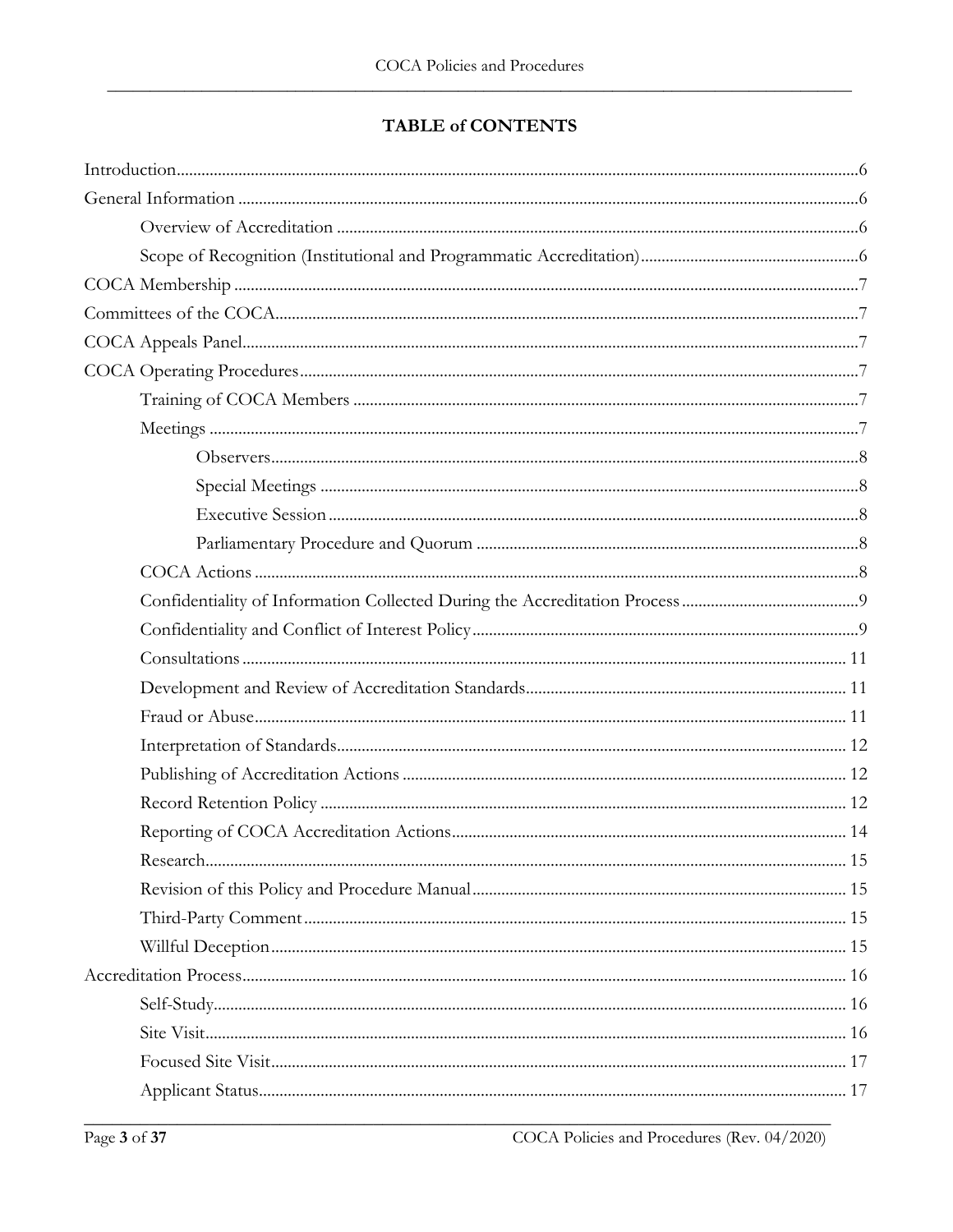| Investigation and Resolution of a Complaint Against the COCA or Administrative Staff 31 |  |
|-----------------------------------------------------------------------------------------|--|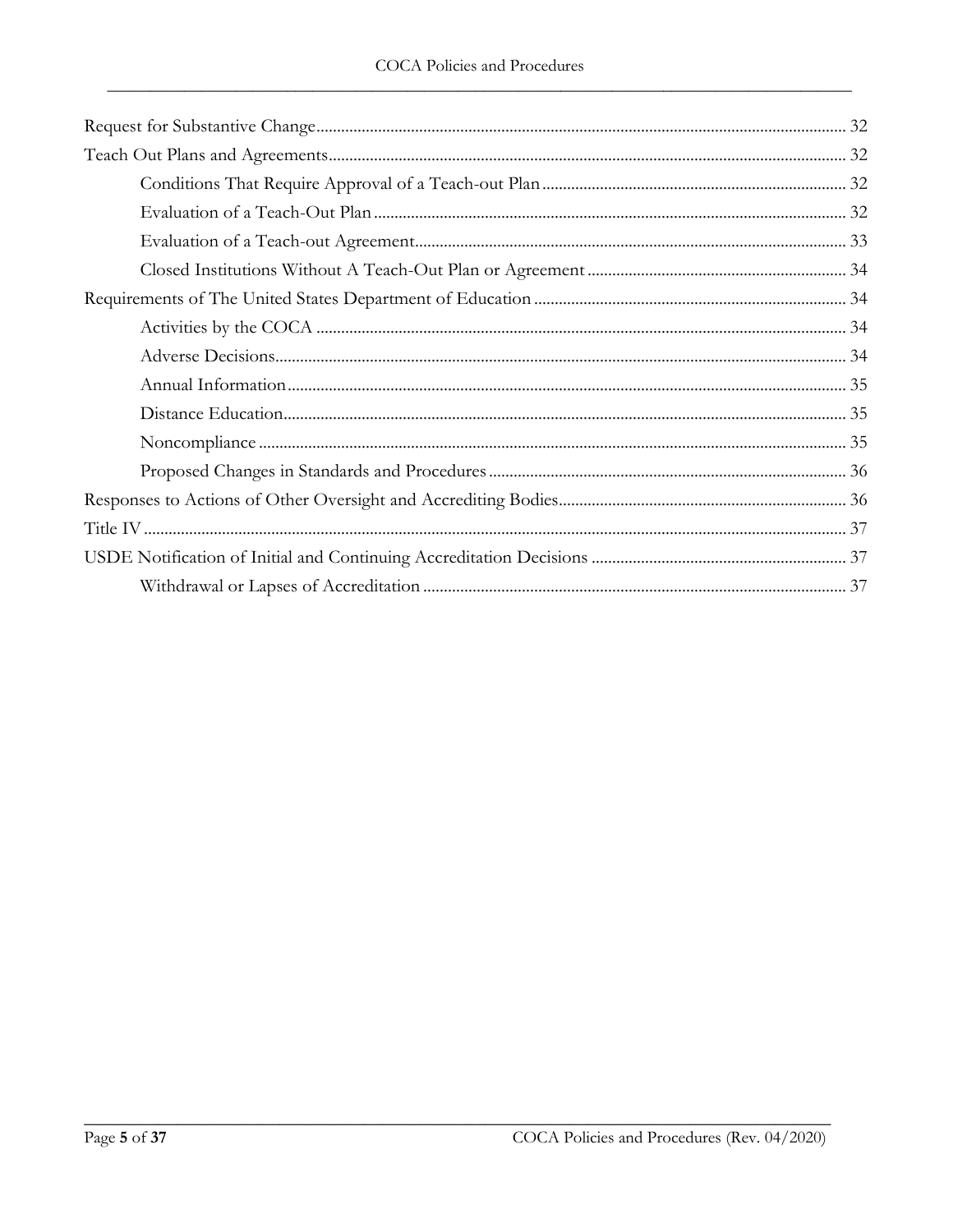### <span id="page-5-0"></span>**Introduction**

These Policies and Procedures govern the implementation of the Commission on Osteopathic College Accreditation (COCA) processes, and articulate the procedures used in the process of accrediting DOgranting medical education programs. These Policies and Procedures are issued to provide information to the public and to promote transparency and consistency of decisions in COCA accreditation actions.

#### <span id="page-5-1"></span>**General Information**

#### <span id="page-5-2"></span>*Overview of Accreditation*

As practiced in the United States today, accreditation is a process by which institutions and programs voluntarily submit to an extensive peer-based evaluation of their compliance with accepted standards for educational quality. Higher education in the United States relies on accreditation to ensure quality and to foster a culture of continuous improvement. Accreditation offers a mark of distinction for academic programs and institutions, signaling high quality and a commitment to excellence.

There are two distinct types of accreditation in higher education:

- 1. Programmatic (specialized and professional) accreditation conducts an in-depth assessment of specialized or professional programs at a college, university or independent institutions.
- 2. Institutional accreditation reviews academic and organizational structures of a college or university as a whole.

Through accreditation, the COCA provides assurance to osteopathic medical students and graduates, the medical profession, healthcare institutions, and the public that: (1) educational programs culminating in the award of the DO degree meet reasonable, generally-accepted, and appropriate national standards for educational quality; and (2) graduates of such programs have a complete and valid educational experience sufficient to prepare them for the next stage of their training. COCA standards for educational program quality are contained in the documents "Accreditation of Colleges of Osteopathic Medicine: COM New & Developing Accreditation Standards" and "Accreditation of Colleges of Osteopathic Medicine: COM Continuing Accreditation Standards" available electronically from our website [\(www.aoacoca.org\)](http://www.aoacoca.org/). Programs judged by the COCA to meet national standards of quality are designated as "accredited" for a usual term of up to ten years.

#### <span id="page-5-3"></span>*Scope of Recognition (Institutional and Programmatic Accreditation)*

The American Osteopathic Association Commission on Osteopathic College Accreditation (COCA) is the only accrediting agency for pre-doctoral osteopathic medical education, and is recognized by the United States Department of Education (USDE). The COCA is recognized as both an institutional accrediting agency for free-standing colleges of osteopathic medicine and a programmatic accrediting agency for COMs that exist within larger institutions with a regional accreditor.

The Secretary of the USDE has recognized the COCA as an accrediting agency. Under 34 C.F.R. §602.3, this grant of recognition is a determination by the USDE that the COCA is "a reliable authority regarding the quality of education or training offered by institutions or programs it accredits[.]" The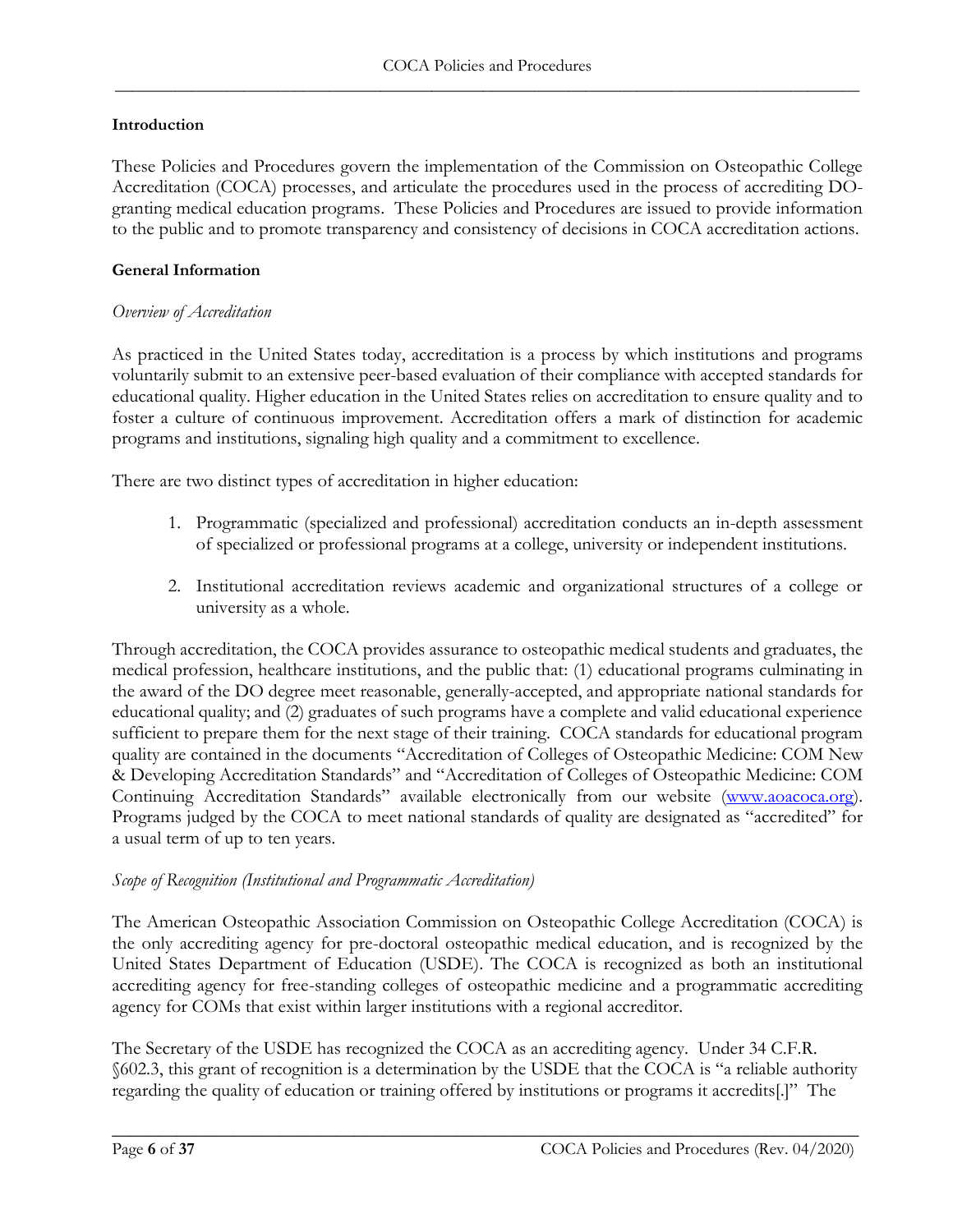COCA's scope of recognition, as granted by the USDE, is "the accreditation and pre-accreditation throughout the United States of freestanding institutions of osteopathic medicine and of osteopathic medical programs leading to the degree Doctor of Osteopathy or Doctor of Osteopathic Medicine." Title IV Note: Only freestanding schools or colleges of osteopathic medicine may use accreditation by this agency to establish eligibility to participate in Title IV programs.

[https://ope.ed.gov/accreditation/ViewAgencyInfo.aspx?agencyId=6167656e637949643d34382672647](https://ope.ed.gov/accreditation/ViewAgencyInfo.aspx?agencyId=6167656e637949643d3438267264743d382f312f323031372031313a33323a343420414d&tp=undefined) [43d382f312f323031372031313a33323a343420414d&tp=undefined](https://ope.ed.gov/accreditation/ViewAgencyInfo.aspx?agencyId=6167656e637949643d3438267264743d382f312f323031372031313a33323a343420414d&tp=undefined)

### <span id="page-6-0"></span>**COCA Membership**

See COCA Handbook

#### <span id="page-6-1"></span>**Committees of the COCA**

See COCA Handbook

### <span id="page-6-2"></span>**COCA Appeals Panel**

See COCA Handbook

### <span id="page-6-3"></span>**COCA Operating Procedures**

#### <span id="page-6-4"></span>*Training of COCA Members*

New members of the COCA are supplied with all relevant standards documents, policy and procedure documents, handbooks, and manuals prior to assuming their duties. New members of the COCA shall undergo training before commencing a term of service. Such training shall focus on outcomes and competencies that COCA members should have and shall include training on the COCA's standards, policies, and procedures and U.S. Department of Education requirements for recognized accreditors.

Formal orientation sessions for new members are held prior to the first meeting they will attend as voting members.

In addition, all COCA members are expected to attend orientation sessions and webinars conducted by the COCA staff for site visit team members and colleges of osteopathic medicine.

#### <span id="page-6-5"></span>*Meetings*

The COCA meets in regular session three times a year, in the months of August, December, and April, unless the members agree to a different schedule. The COCA will meet via teleconference as necessary. All meetings, together with their topical agendas, are announced on the COCA website currently at [http://www.aoacoca.org.](http://www.aoacoca.org/)

The COCA will conduct its meetings in a hearing room format; voting members of the COCA and the non-voting secretary, and COCA staff as needed, will be seated separately from the gallery seating. Gallery seating is open to public attendees. A testimony table will be designated and placed closer to the COCA seating than that of the gallery seating. The COCA will receive oral reports and comments from all individuals who are not voting commission members from the testimony table. The review of COMs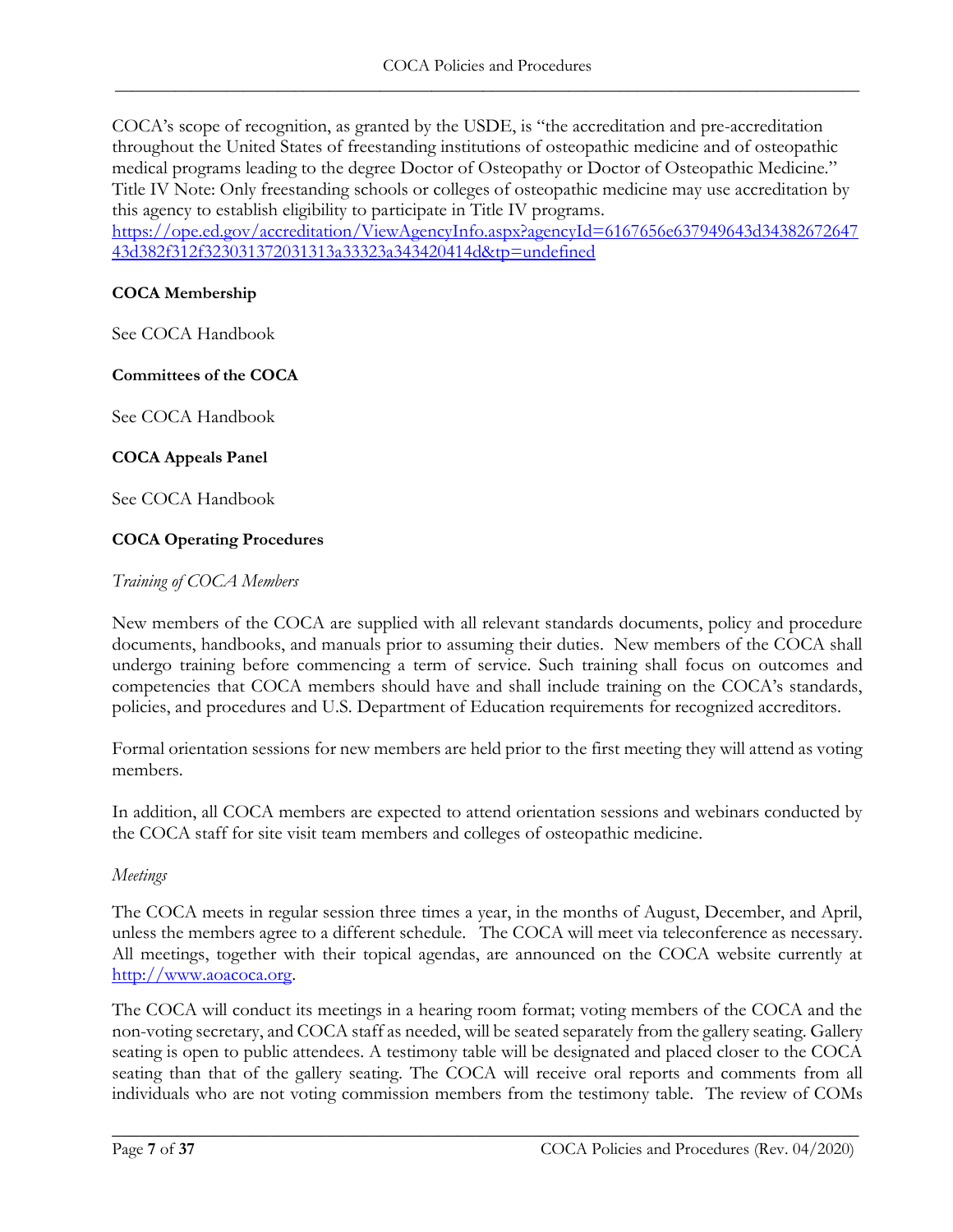and accreditation actions will occur in closed session.

Members of the COCA may participate in regular or special meetings by or through the use of any means of communication allowing all participants to simultaneously communicate with each other, such as teleconference or video conference. If a meeting is conducted by such means, the chair shall inform all participating COCA members that an official COCA meeting is taking place at which official business may be transacted. Any COCA member participating in a meeting by such means shall be deemed present in person at such meeting.

Formal action may be taken without an in-person meeting by mail, facsimile, electronic mail ballot, or other asynchronous communications medium, provided that such actions will require the affirmative vote of all COCA members.

#### <span id="page-7-0"></span>**Observers**

By precedence, all meetings of the COCA are open to the public. Observers include, but are not limited to, representatives of state and federal accrediting regulatory bodies. The presence of observers will be acknowledged by the chair and recorded in the COCA minutes.

#### <span id="page-7-1"></span>Special Meetings

The chair and vice chair, in consultation with the COCA staff, may call a special in-person meeting or conference call to deal with any issue(s) that they determine cannot wait until the next scheduled regular meeting.

#### <span id="page-7-2"></span>Executive Session

Although the COCA conducts its meetings in an open format, there are a few, defined instances in which the COCA will conduct its business in executive session. For example, the COCA will employ executive session for testimony that it deems to be confidential, such as deliberations on accreditation decisions, review of progress reports, substantive changes, and other accreditation actions.

Because the COCA functions in the interest of all stakeholders, including internal and external publics, decisions pertaining to a COM's accreditation status and decisions pertaining to approval of a substantive change request will ordinarily be made by the full COCA at a regularly scheduled meeting. The COCA reserves the right to make such decisions in a special meeting by teleconference when deemed appropriate by the COCA-EC.

#### <span id="page-7-3"></span>Parliamentary Procedure and Quorum

All meetings of the COCA are conducted in accordance with the current edition of *Robert's Rules of Order.* A quorum shall consist of a simple majority of the voting members of the COCA.

#### <span id="page-7-4"></span>*COCA Actions*

The COCA will act to approve or deny accreditation within policies and procedures adopted in this manual. The COCA may defer, to a specific time, a decision and request additional information before making an accreditation decision. If such action is taken, this in no way jeopardizes or prejudices the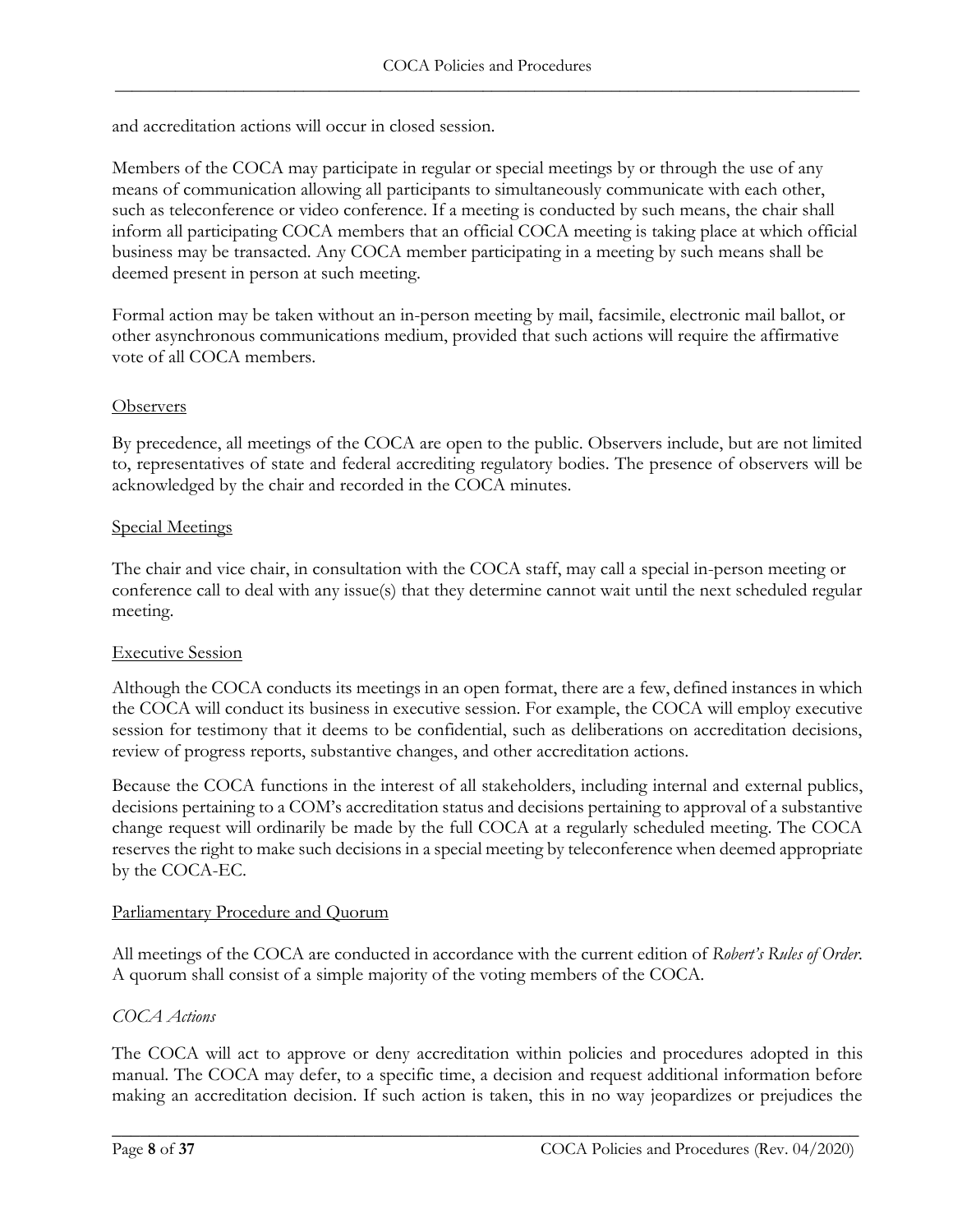college's current accreditation standing.

The COCA and/or its COCA Executive Committee (COCA-EC) will have authority to direct a COM or other entity under its jurisdiction to respond to an issue with a "show cause" letter. The show cause letter would be issued in circumstances where the COCA, or any COCA member, learns that a COM may be out of compliance with an accreditation standard, element, procedure, or requirement issued by the COCA. The show cause letter will advise the COM or other entity of the possible non-compliance and allow the COM or other entity an opportunity to appear at the next COCA meeting in order to present the COCA with factual and/or legal reasons why it should not be found to be out of compliance with an accreditation standard, procedure or requirement issued by the COCA. The show cause letter, if issued at the instruction of the COCA-EC, will be circulated to the entire COCA membership before or at the same time it is issued to the COM or other entity.

The COCA will be responsible for the expenses of individuals invited to attend meetings at the specific request of the chair. The COCA will not be responsible for the expenses of individuals attending the COCA for the following purposes: (a) to offer testimony on behalf of a COM; (b) to offer commentary regarding revisions to a document of the COCA; or (c) to offer "third party" commentary on a proposed action before the COCA.

## <span id="page-8-0"></span>*Confidentiality of Information Collected During the Accreditation Process*

The purpose of accreditation is to protect the public by advancing the quality of osteopathic medical education. Accreditation information is submitted to or generated by the COCA with the expectation of confidentiality. All information collected from the COMs is held in strict confidence by the COCA Staff, Commissioners, and Evaluators.

Premature and/or unauthorized disclosure of information reflecting visiting team or COCA views concerning the accreditation status of a COM is not permitted.

Except for the information that is presented in open sessions of the COCA, members of the COCA and visiting team members are not authorized under any circumstances to disclose any information obtained during site visits.

With the exception of the reporting required by the Secretary of the USDE, it is the obligation of the COCA to maintain the confidentiality of its relationships with its COMs and not to announce publicly any action with respect to a COM other than its accreditation status, including public probationary status, or its removal from the accredited list.

## <span id="page-8-1"></span>*Confidentiality and Conflict of Interest Policy*

This section shall serve as a comprehensive statement on the confidentiality and conflict of interest policies for the American Osteopathic Association's Commission on Osteopathic Accreditation (COCA) and its constituent committees and subcommittees, which will hereafter be included in all references to "COCA". The policy statement governs treatment of confidential information and actual, apparent and alleged conflicts of interest and appearances of impropriety that may arise during the deliberations and actions of the COCA. The policy is intended to facilitate the disclosure and resolution of conflicts of interest. These policies are applicable to members of the COCA, COCA staff, members of the Evaluators Registry participating as site visit team members, the Appeal Panel, and consultants (hereinto referred to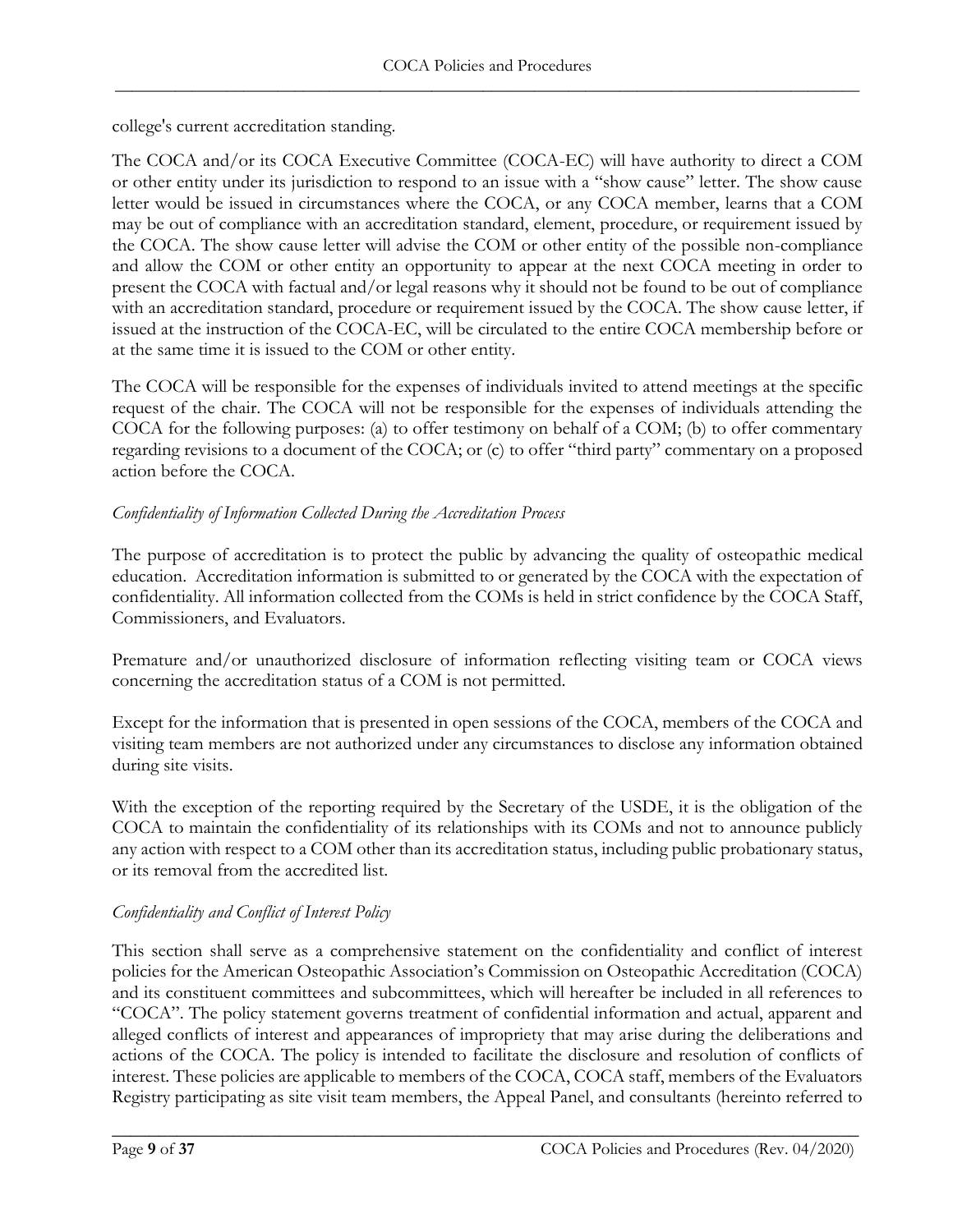as "COCA Members").

The proper care and handling of confidential information and documents provided through the course of executing one's COCA responsibilities must be acknowledged and adhered to. Any information provided as part of one's role with the COCA shall not be shared, forwarded, copied distributed or discussed with individuals outside of its intended audience and the purpose for which it was provided. Nor should an individual utilize confidential information for their personal advantage or the advantage of any other entity.

With respect to conflicts of interest, the policy of the COCA shall be to err on the side of precaution in order to safeguard the integrity of the COCA. COCA members should be sensitive not only to the existence of a conflict of interest, but also to the possible appearance of improper conduct or conflict of interest where no conflict of interest may exist. The following conflict of interest policy is consistent with each COCA member's responsibilities under the duty of loyalty<sup>1</sup> and duty of obedience.<sup>2</sup>

A conflict of interest arises Ultimately there is no agreed upon taxonomy of conflict of interest. In simplest terms, a conflict of interest arises where an individual COCA member may be influenced in her or his decision-making process due to a relationship with an individual or entity under consideration. Some examples of situations that could create conflicts of interest include:

- 1. A business or financial relationship with an individual or program under consideration
- 2. A direct familial relationship with an individual under consideration or with an officer of an entity under consideration
- 3. An employment, student, or consulting (current or within the last 5 years) relationship with an entity under consideration
- 4. Employment, student, or other relationship with a competitor of a program under consideration

The primary responsibility for disclosure of a potential conflict of interest rests with the individual COCA member. COCA members must report a potential conflict of interest to the COCA chair or a COCA staff member prior to any meeting or assignment to participate in a COCA site review. The determination if a conflict of interest exists and any required resolution (e.g., recusal from a discussion or survey activity) will be determined by the COCA Chair or the COCA Secretary.

<sup>1</sup> The duty of loyalty requires that an individual acting in the name of a corporate body will act with that organization's best interests in mind. For example, a COCA member may also be an officer or member of another organization or entity. In satisfying the duty of loyalty, those individuals would be expected to take actions based upon the best interest of the AOA's COCA rather than what might be the best interest of the particular organization of which he or she is also a member.

<sup>2</sup> The duty of obedience requires that an individual acting in the name of a corporate body will adhere to the standards, policies and procedures of that organization. Although individuals are expected to use good judgment when making decisions on behalf of a corporate body, they are expected to apply that judgment with respect to existing standards, policies and procedures of the corporate body. In making decisions that demonstrate duty of obedience, an individual will know, understand, consider, and follow the standards, policies and procedures appropriate to the matter to be decided.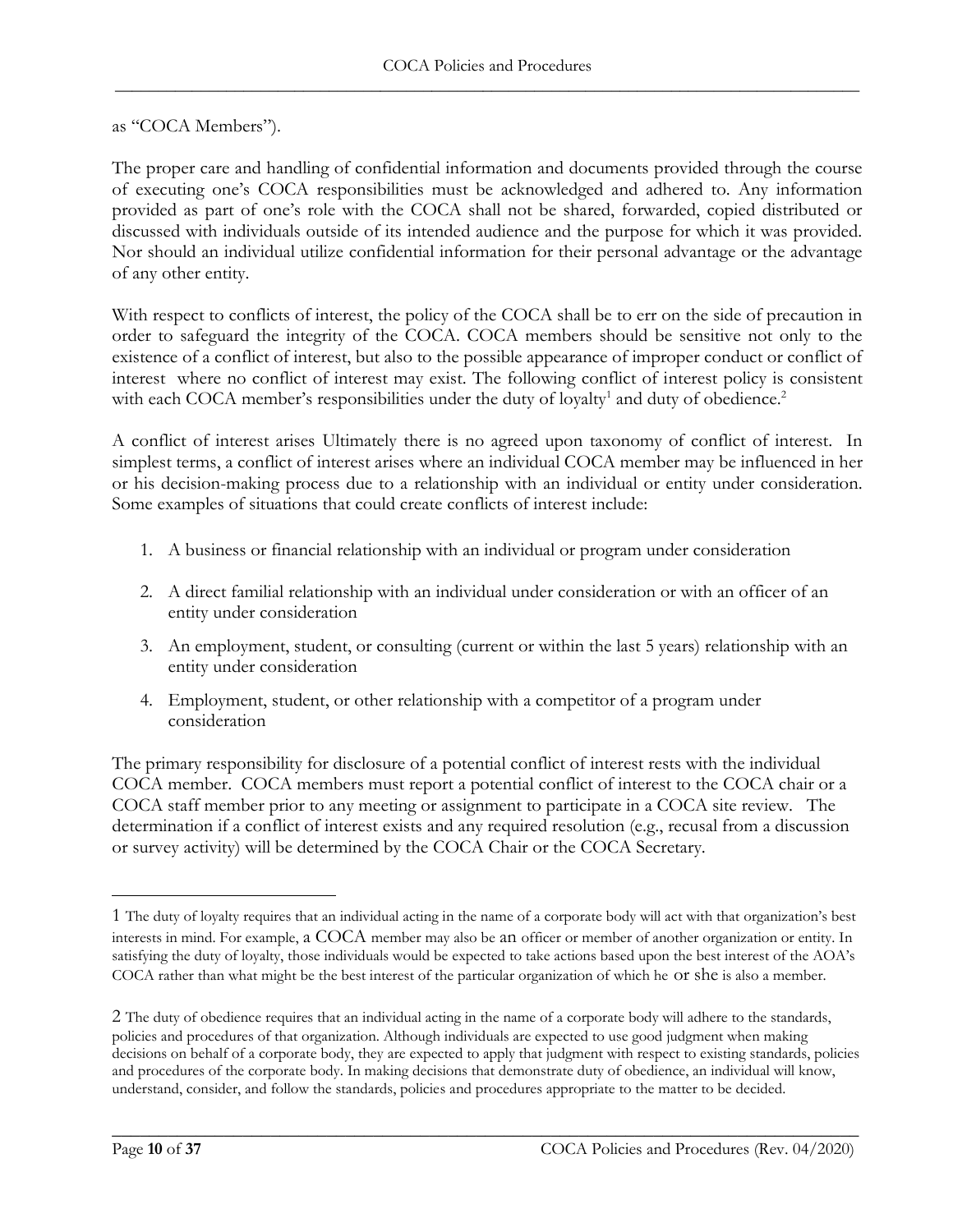## <span id="page-10-0"></span>*Consultations*

No COCA commissioner or member of the Evaluator Registry may act as a paid or unpaid external consultant on COCA accreditation matters to any program or institution subject to COCA accreditation. A COCA site visit team member may not act as a consultant on accreditation matters to a school the evaluator has visited as a site visit team member within the past five years.

### <span id="page-10-1"></span>*Development and Review of Accreditation Standards*

The COCA, in establishing procedures for the review of the accreditation documents, recognizes the need for an ongoing review process. Therefore, the COCA's accreditation standards, including the policies and procedures for substantive change, will be reviewed for relevancy on a continuous basis. Suggestions for new standards or modifications to existing standards may be brought to the COCA from any source.

A major review of the Accreditation Standards will be undertaken approximately every five years. The COCA will announce the review process via the COCA website, [http://www.aoacoca.org.](http://www.aoacoca.org/) This announcement will include information about the review process and its timeline.

A survey of the standards will be conducted prior to the initiation of the accreditation document review process. The survey document will query respondents to evaluate the accreditation document as it relates to the a) quality of osteopathic medical education, and b) the relevancy of the educational training needs of the osteopathic medical student. The COCA will solicit comments from a representative group of constituents.

Changes to the documents *Accreditation of Colleges of Osteopathic Medicine: COM Continuing Accreditation Standards* and *Accreditation of Colleges of Osteopathic Medicine: COM New & Developing Accreditation Standards* will be made only after providing notice and opportunity for comment by affected persons, institutions, and organizations. Substantive changes to existing standards and elements (which impose new or additional requirements on programs) will undergo review by the public before being adopted. If the COCA determines that reviews indicate a need to revise one or more standards and/or elements, the COCA will act within 12 months to initiate the needed change(s).

Final decision on the content of any accreditation standard or element is at the sole determination of the COCA.

Any new or revised standard or element adopted by the COCA will be published on the website and in the documents *Accreditation of Colleges of Osteopathic Medicine: COM Continuing Accreditation Standards* and *Accreditation of Colleges of Osteopathic Medicine: COM New & Developing Accreditation Standards*, along with the academic year in which the standard will become effective.

#### <span id="page-10-2"></span>*Fraud or Abuse*

An institution shall not engage in fraud or abuse, as proscribed under state and federal laws and regulations, or in practices or procedures that are designed, or have the tendency, to create a falsification or to deceive students. If the COCA receives an allegation of fraud or abuse concerning an institution from the federal government, any state entity or other party, the COCA will determine whether the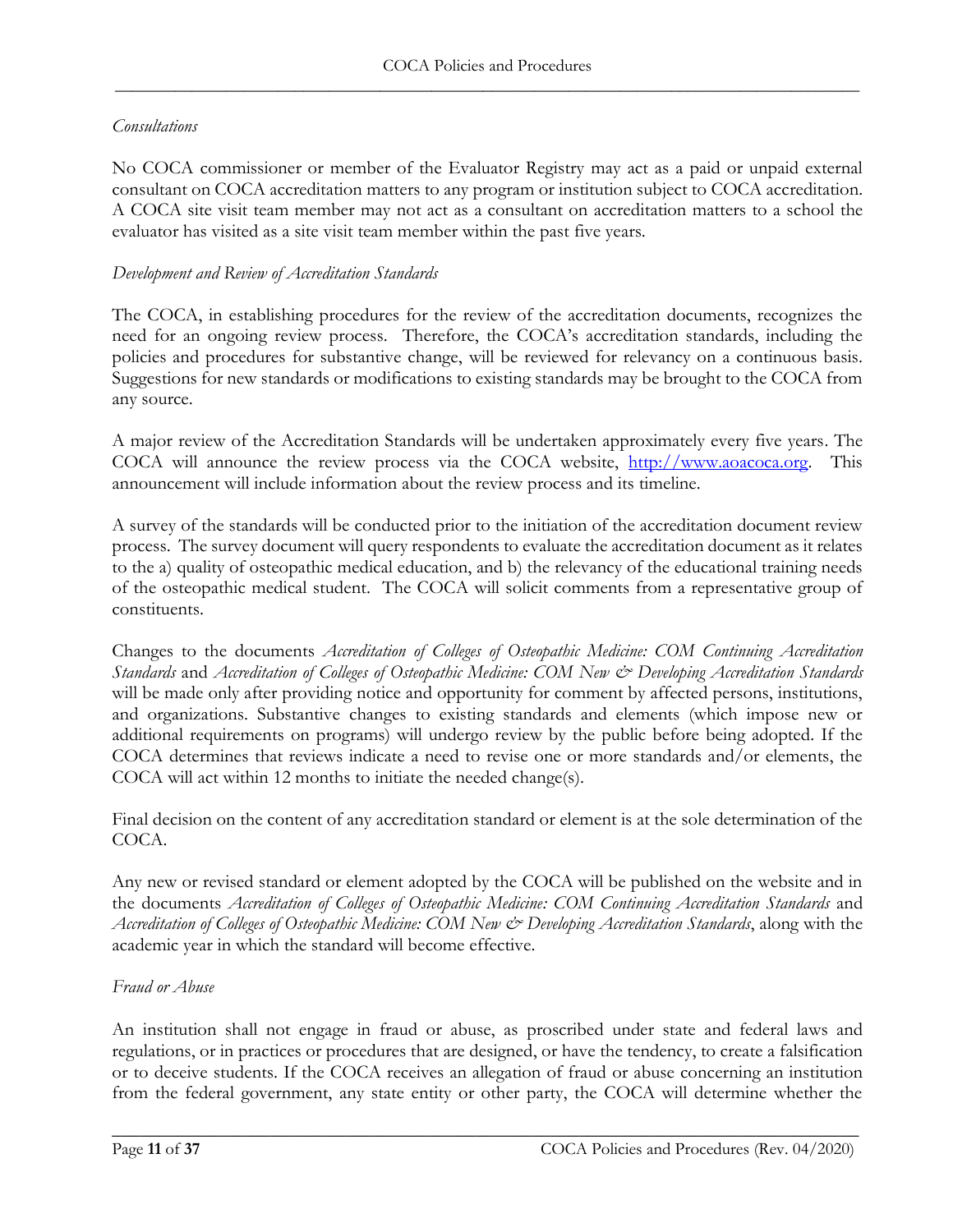alleged fraud or abuse constitutes a violation of any of the criteria for accreditation, particularly related to institutional integrity. The COCA will review such allegations through its complaint process or through other mechanisms provided for in the policies and procedures. An institution that has been determined to have engaged in fraud or abuse shall be considered to be in violation of COCA standards and shall be subject to sanctions or withdrawal of accreditation. The COCA will report suspected incidents of fraud or abuse to the USDE, regional accrediting organizations, and state licensing agencies as required .

### <span id="page-11-0"></span>*Interpretation of Standards*

The evidence noted from a site visit report will be considered the gold standard of evidence of compliance with a standard of accreditation. Final interpretation of compliance with elements or standards rests in the sound discretion of the COCA. The COCA, typically, does not issue advisory or hypothetical opinions on the interpretation of standards.

### <span id="page-11-1"></span>*Publishing of Accreditation Actions*

The COM retains the right to publicize accreditation reports for the institution. If a COM releases part or all of an accreditation report in such a manner as to misrepresent or distort the report of the COCA, the COCA may release either appropriate parts of a report or the full report to correct the misinformation. The COCA will inform the COM in advance of the release and the substance of the release of any such information.

If the COM elects to publicly disclose its Candidate, Pre-Accreditation, or Accreditation status received from the COCA, it must state the following:

The college has received Candidate, Pre-Accreditation, or Accreditation status from the American Osteopathic Association's Commission on Osteopathic College Accreditation, which is the recognized accrediting agency for the approval of colleges and programs leading to the Doctor of Osteopathic Medicine (DO) degree. The address and phone number of the accrediting agency are: Department of Accreditation, American Osteopathic Association, 142 East Ontario Street, Chicago, IL 60611. Telephone (312) 202-8124; Fax (312) 202-8424; email predoc@osteopathic.org.

#### <span id="page-11-2"></span>*Record Retention Policy*

The United States Department of Education requires that all accrediting agencies recognized by the U.S. Secretary of Education meet requirements as specified at 34 CFR part 602. Among the requirements is to maintain records under 34 CFR §602.15(b):

The agency must have the administrative and fiscal capability to carry out its accreditation activities in light of its requested scope of recognition. The agency meets this requirement if the agency demonstrates that—

- (b) The agency maintains complete and accurate records of—
	- (1) Its last full accreditation or pre-accreditation review of each institution or program, including on-site evaluation team reports, the institution's or program's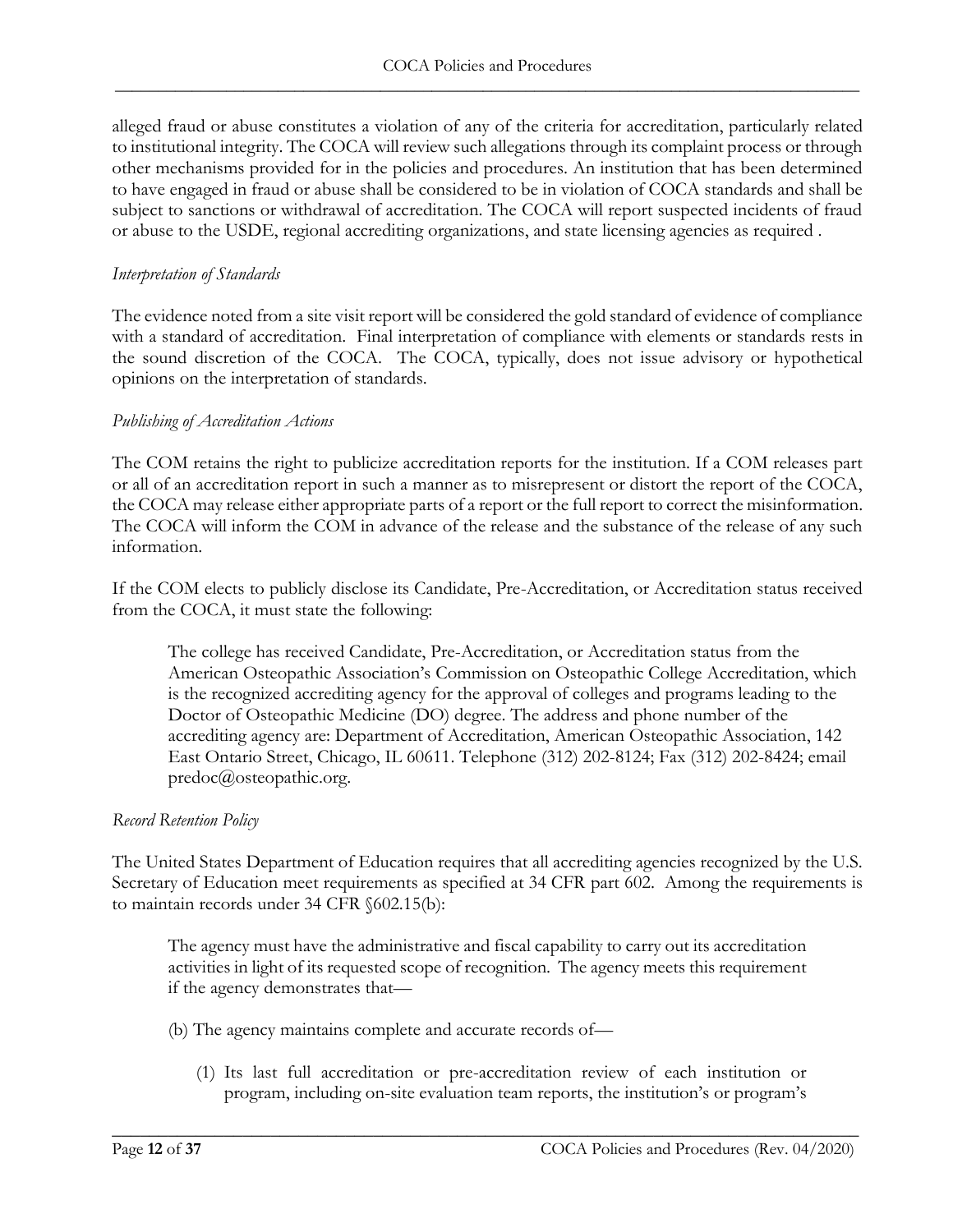responses to on-site reports, periodic review reports, any reports of special reviews conducted by the agency between regular reviews, and a copy of the institution's or program's most recent self-study; and

*(2)* All decisions made throughout an institution's or program's affiliation with the agency regarding the accreditation and pre-accreditation of any institution or program and substantive changes, including all correspondence that is significantly related to those decisions*.*

### Accreditation Documents

Accreditation documents, including but not limited to: accreditation reports (site visits, progress reports, mid-cycle reports, and appeals), self-studies, substantive change, and other related correspondence will be maintained in the COCA office for the greater of five years or two accreditation cycles.

Other Accreditation documents that must be kept are:

- 1. *AOA Commission on Osteopathic College Accreditation Handbook*;
- 2. *Accreditation of Colleges of Osteopathic Medicine: COM New & Developing Accreditation Standards, Accreditation of Colleges of Osteopathic Medicine: COM Continuing Accreditation Standards*, including all tables and appendices;
- 3. *Accreditation of Colleges of Osteopathic Medicine: COM Substantive Change Policies and Procedures*
- 4. *COCA Policies and Procedures*; and
- 5. USDE files.

When archiving any documents, only the final approved document will be archived. All other supporting material will be discarded (i.e., draft copies, individual responses from the public comment period). USDE material to be archived includes all accreditation petitions, interim progress reports, and all official USDE correspondence (to and from the AOA COCA). All other documents will be discarded.

AOA COCA meeting material and related correspondence will be maintained for five years. All other material related to meeting arrangements will be maintained for one year and discarded thereafter.

Other committee materials and related correspondence will be maintained for five years and discarded thereafter.

Miscellaneous correspondence will be maintained for five years and then discarded. Examples of this type of correspondence could be inquiry letters or requests for information.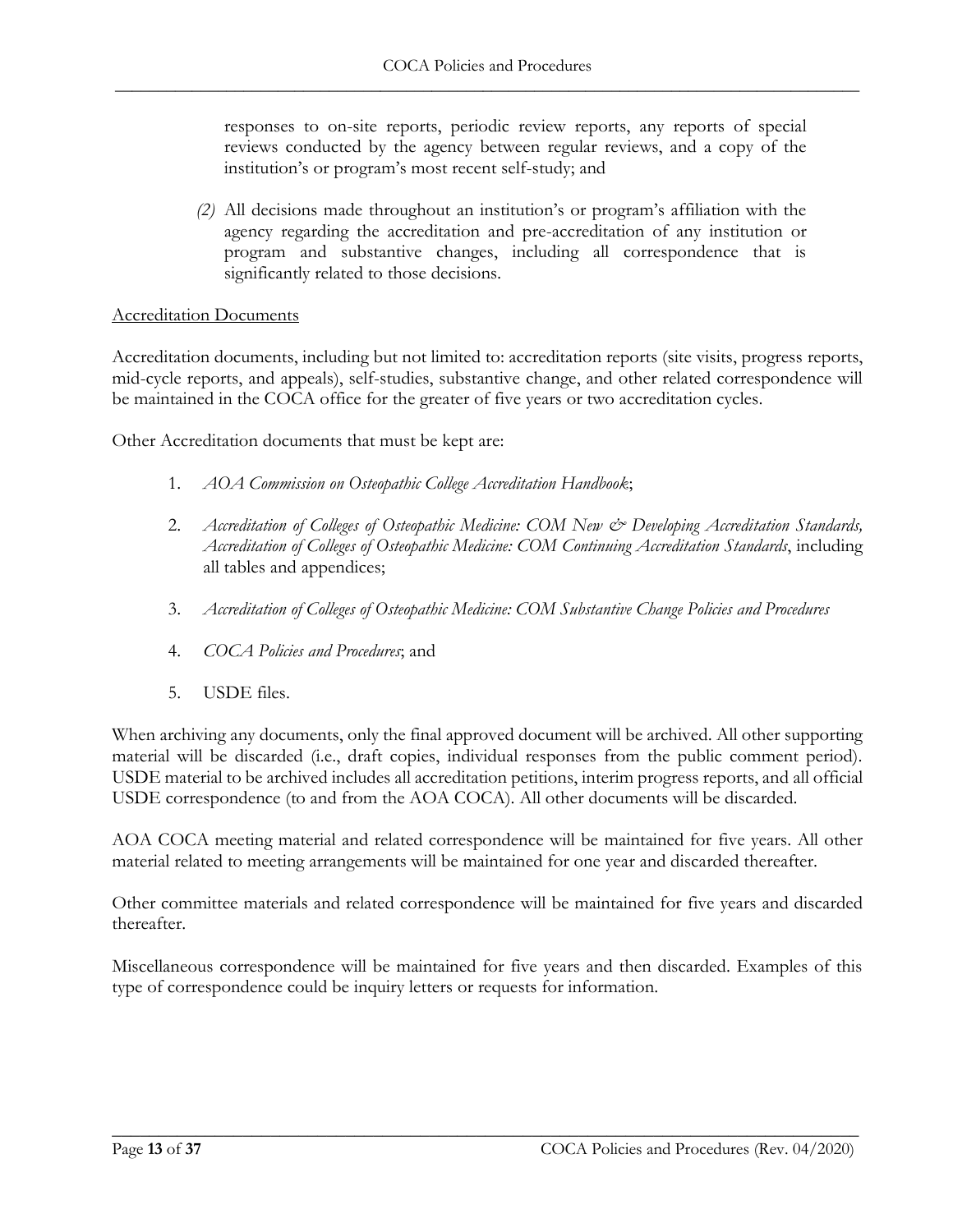<span id="page-13-0"></span>*Reporting of COCA Accreditation Actions* 

## To Institutions

Within 30 days of any final COCA action on the reports of full or limited visits, the Accreditation staff will send a Final Action Letter conveying the COCA's action, to the Dean of the COM or equivalent. The Final Action Letter includes the COCA's accreditation action regarding the COM, the COCA's findings regarding the program's compliance with accreditation standards, performance related to accreditation elements, and any required follow-up. The Final Action Letter is held confidential by the COCA, but may be disclosed by the COM at its discretion.

## To External Groups and the Public

The COCA will notify the Secretary of USDE, the relevant state medical licensing boards, the relevant regional (institutional) accreditation body(ies), and the public of actions affecting accreditation status taken at a COCA meeting within 30 days of the meeting, including the decision to award initial accreditation or to renew a COM's accreditation status.

For actions subject to reconsideration (*e.g.*, probation, *etc*.) or appeal (*e.g.*, denial of accreditation, withdrawal of accreditation, *etc*.), the COCA will notify Secretary of USDE, the relevant state medical licensing boards, and the relevant regional (institutional) accrediting body(ies) of the final action at the same time as when the COM is notified, but no later than 30 days after the decision is made final.

All accreditation decisions will be conveyed to the public by posting of the accreditation action on the COCA website within 24 hours of the notification to the COM.

In decisions to deny or withdraw accreditation, the COCA will provide the Secretary of Education, the relevant state medical licensing board, the relevant regional (institutional) accrediting body, and the public with a summary of the facts of its review no later than 60 days after the decision is made final, along with any comments made by the program or the statement that the program has been offered the opportunity to make comments. The COCA website also will reflect the program has been offered the opportunity to provide comments.

If an accredited program withdraws its accreditation status voluntarily or otherwise allows its accreditation status to lapse, the COCA staff will inform the Department of Education and the relevant regional accrediting body and state licensing agency within 30 days of the date of withdrawal or lapse.

The accreditation information posted on the COCA's web site made available to the general public includes the current accreditation status of an accredited program and the date and type of its next accreditation survey, if it has been set, but does not include site visit team reports, correspondence with or documentation submitted by a program in connection with its accreditation status, nor the basis for COCA's actions regarding a program's accreditation status.

If a school makes a public disclosure of its accreditation status, the COM must disclose the status accurately. Any incorrect or misleading statements made by a COM about accreditation actions or accreditation status must immediately be corrected. Failure to make timely correction or clarification may result in reconsideration of the COM's accreditation status. The public information also must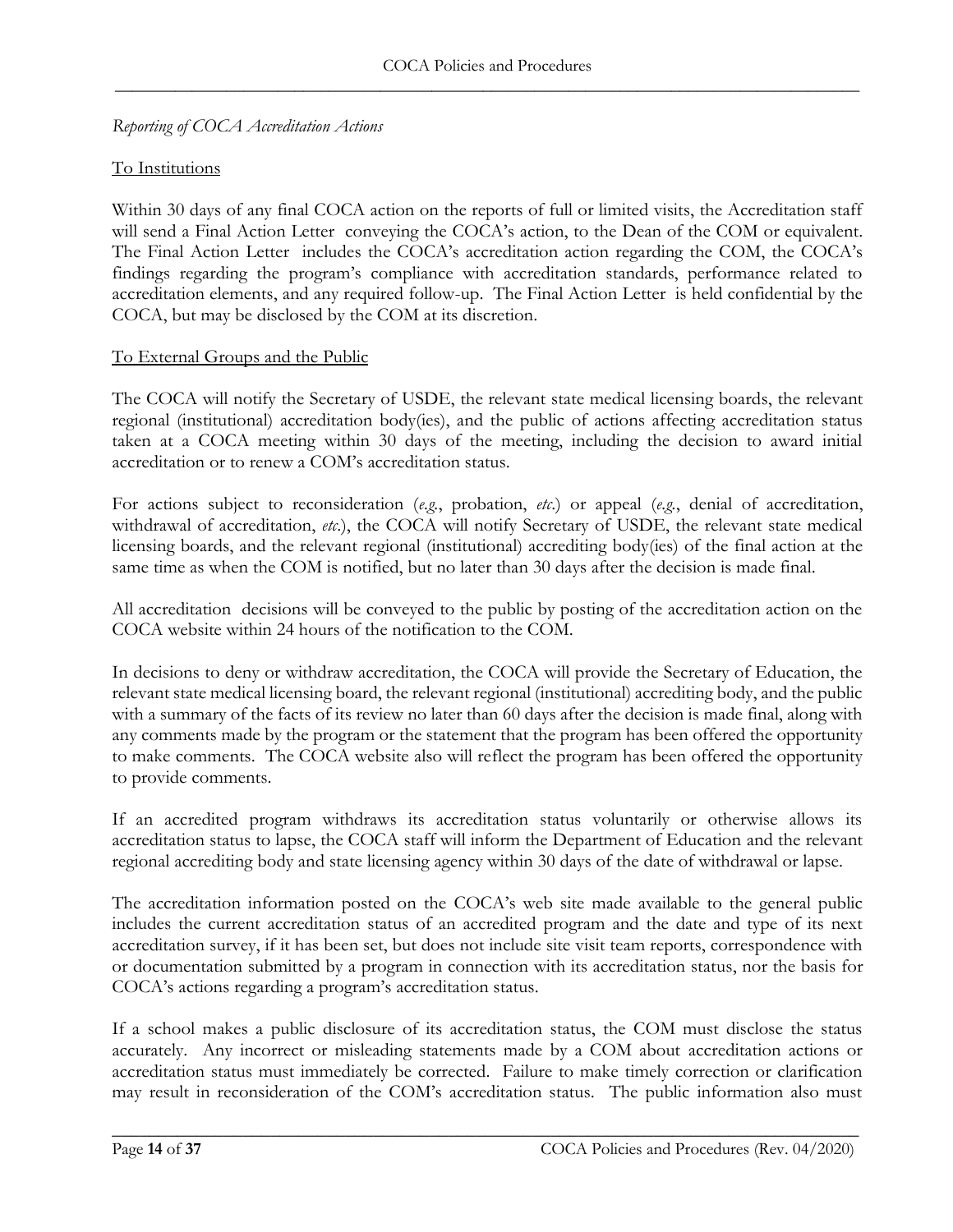include contact information for the COCA so that the information can be verified.

## <span id="page-14-0"></span>*Research*

The Department of Accreditation staff may conduct research, or contract with a third party to conduct research with the approval of the COCA, based on confidential information in a de-identified form contained in annual reports, self-study documents, and site visit reports. The source documents used for such research may not be shared or made available to other individuals or organizations. Data obtained from the annual reports may be shared or made available to other individuals or organizations to the extent that confidentiality requirements and data-sharing agreements of the American Osteopathic Association, as the sponsoring organization, permits.

### <span id="page-14-1"></span>*Revision of this Policy and Procedure Manual*

At the discretion of the COCA and by majority vote, the COCA may modify the application of these policies and procedures*.*

## <span id="page-14-2"></span>*Third-Party Comment*

The COCA provides opportunity for third-party comment related to a COM undergoing review for candidacy status, pre-accreditation, or full accreditation. The COCA will also provide opportunity for third-party comment on requests for substantive change or requests to enter into a teach-out agreement. The COCA includes on its website the academic year in which such review will occur, along with the process by which third-party comment may be submitted. Comments must be focused on potential areas of noncompliance with accreditation standards/elements or other related matters that could impact the school's ability to provide a quality program.

Third party comment must be submitted in writing at least thirty (30) days prior to the COCA meeting at which the COM's accreditation status will be addressed. Employees and students of the COM under consideration may not submit third-party comment. While the comment document must identify the commenter, the COCA will maintain the identity of the individual in a confidential manner. The COM will be notified of the third-party comment so that it can have an opportunity to comment. Notice of an opportunity to submit third party comment will be provided with announcements of the COCA meeting on the COCA website at [www.aoacoca.org.](http://www.aoacoca.org/)

## <span id="page-14-3"></span>*Willful Deception*

The provision of false or misleading information or the failure to provide material information may affect accreditation status. If the COCA determines that a program knowingly has supplied false or misleading information or has failed to supply relevant material information to the COCA or to a site visit team or on any required report, the COCA will reconsider the program's accreditation status and term, and determine any appropriate follow-up action, which may include a change in the COM's accreditation status or term. Similar action may be taken if a COM knowingly takes actions that result in misleading information being provided to the COCA or site visit teams, makes misleading or incorrect public statements or disclosures regarding its accreditation status, or fails to notify interested parties of an adverse accreditation action.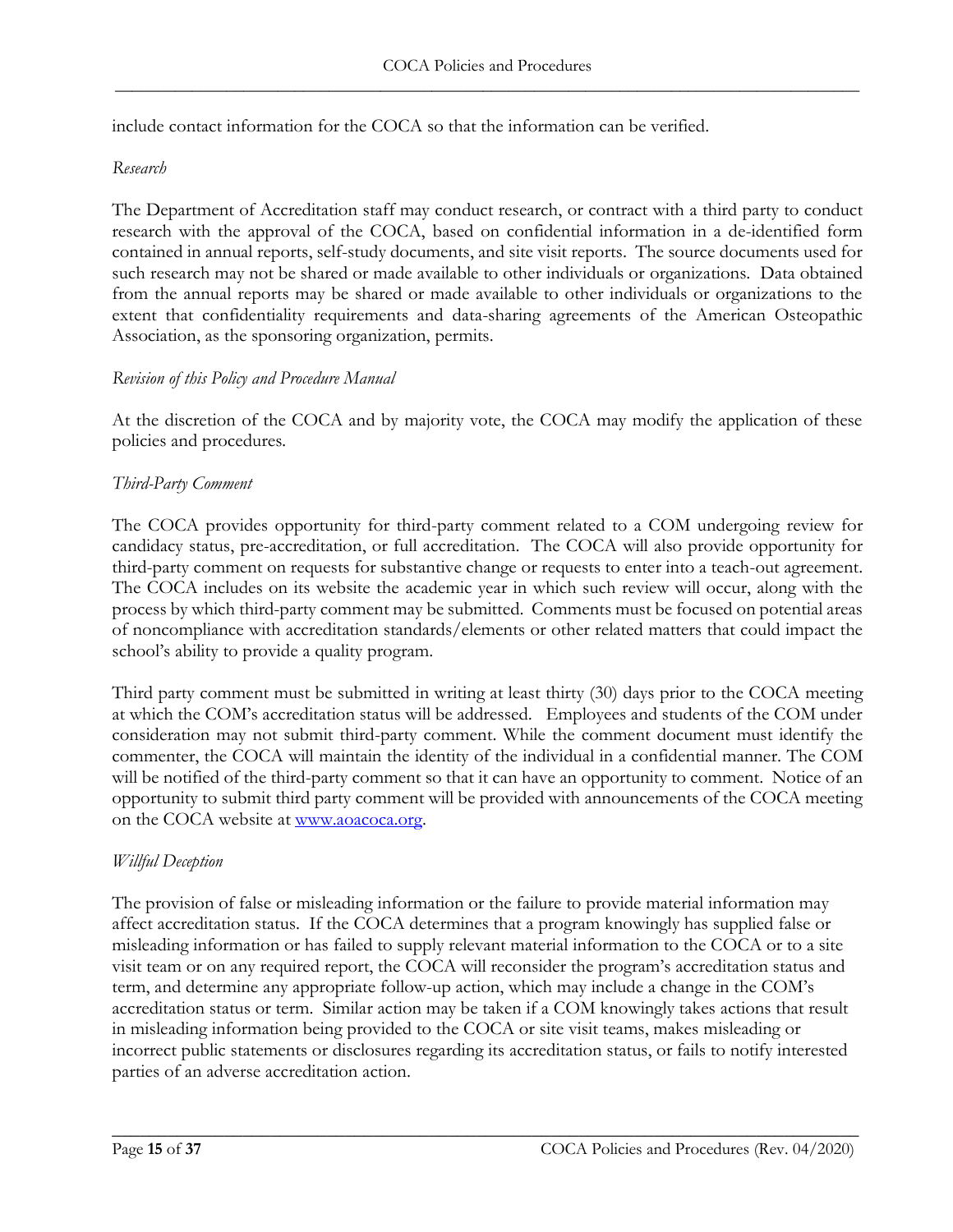#### <span id="page-15-0"></span>**Accreditation Process**

The COCA's review of an applicant or proposed COM seeking accreditation or an accredited COM seeking ongoing accreditation begins with the submission of an application and/or self-study demonstrating compliance with applicable COCA standards. When required, an on-site review is conducted by COCA evaluators who are not COCA commissioners, resulting in a site visit report submitted to the COCA. Two members of the COCA are assigned to review the self-study, site visit report, and any additional documentation submitted for a presentation to the COCA for deliberation. As needed, representatives from the organization being reviewed may be asked to attend the meeting to provide additional information. Following its review, the COCA may grant an accreditation decision or request additional information

### <span id="page-15-1"></span>*Self-Study*

The primary purpose of the self-assessment activity and culminating self-study report is to enable COMs to devise a system for self-appraisal and improvement consistent with both the COM's mission and the COCA's standards and procedures. Self-appraisal involves a collaborative process with all areas of the COM to identify the strengths and weaknesses within the COM. The COM can then use the selfassessment process and its results as tools for continuous, on-going assessment and improvement.

The COM's self-study must be submitted via the COCA electronic accreditation system at least 60 days prior to the scheduled on-site visit or the COCA meeting at which the self-study will be addressed. Access to the self-study in the electronic accreditation system is granted by the COCA accreditation staff; the staff may be contacted via email to predoc@osteopathic.org.

#### <span id="page-15-2"></span>*Site Visit*

The evaluation process for COMs which are fully accredited or in the process of seeking accreditation includes the completion of a self-study, site evaluation by a team of site reviewers, and a COCA review of the self-study and site visit report. For programs in one of the continuing accreditation statuses, the COCA accreditation staff will contact the institution approximately 12 months prior to the anticipated date of a routine accreditation visit to establish specific dates for the on-site review.

Two to three days on-site are typically required for the completion of a comprehensive site visit.

COCA staff considers a number of criteria in selecting team members, including area of expertise, availability, geographical location, conflict of interest, and level of experience. Team members are multifaceted individuals who have broad knowledge and experience in higher education, including COM administration, with expertise in one or more of the following areas identified by the United States Department of Education:

- Administration
- Education
- Academics
- Osteopathic Medical Practice

The site visit team will also include an Accreditation staff member to serve as a Team Secretary to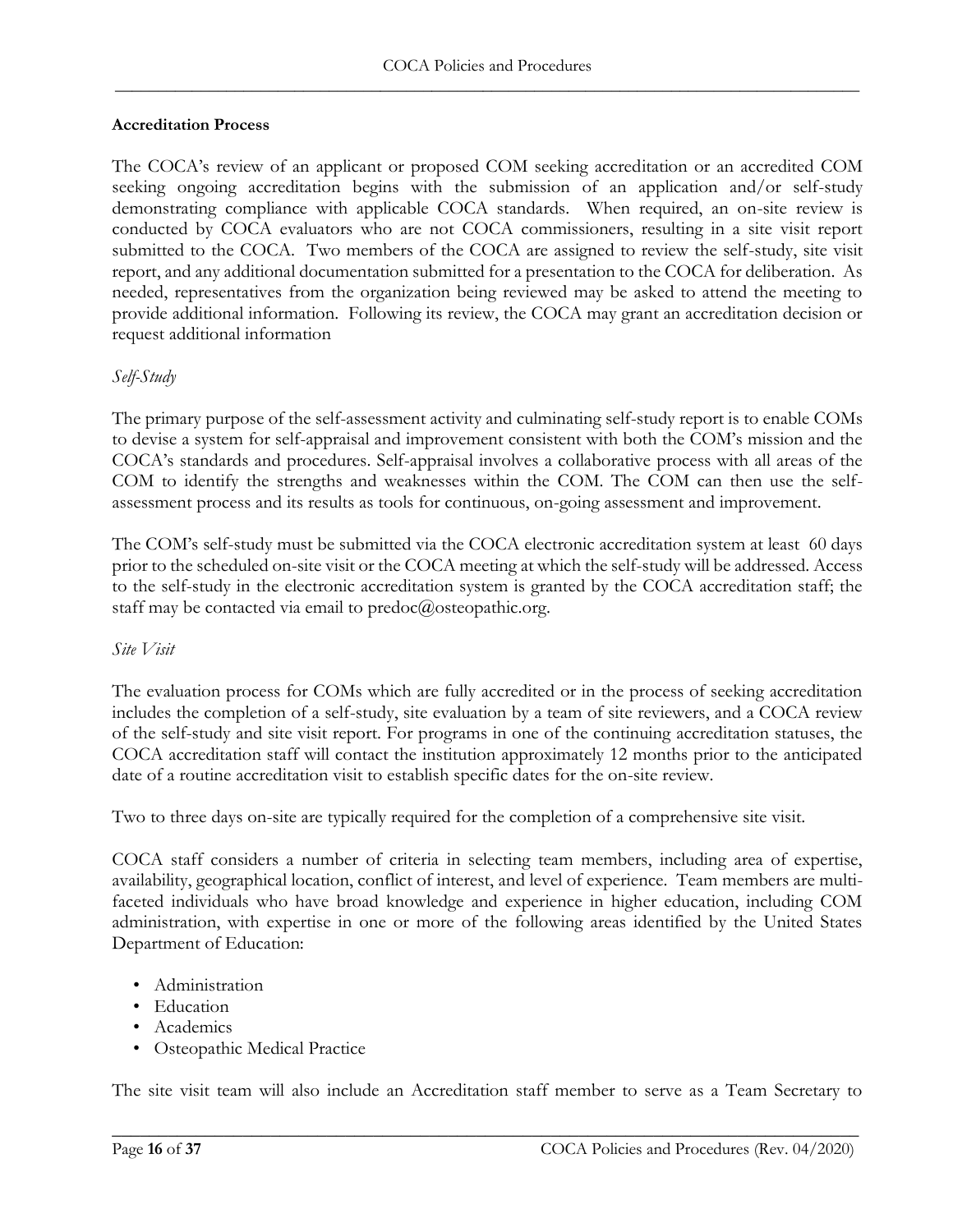coordinate site visit activities between the COM and the site visit team.

The COM will have an opportunity to review the proposed site visit team and request a change in personnel if a conflict of interest is suspected. The COCA Secretary will make the final determination as to whether a change in site visit personnel will be permitted.

A site visit team may also include a site visit evaluator trainee and/or an observer when appropriate. Observers may, upon formal request and approval by the COCA Secretary accompany, site visit teams. Each observer must not be in violation of the conflict of interest standards as adopted by the COCA. Observers from the USDE, and those who represent Federal or State agencies or organizations which may have a legitimate accreditation responsibility, may also accompany on-site visit teams. Costs incurred by this observer will be paid by the observer's organization.

If the COCA directs asite visit and the COM refuses to permit the visit to occur, the COCA will reduce the COM's status to Accreditation with Probation. If the COM already has a status of Accreditation with Probation, the COCA will withdraw accreditation for reasons of non-compliance with the policies and procedures of accreditation.

## <span id="page-16-0"></span>*Focused Site Visit*

A focused site visit may be required by the COCA on the basis of problems noted in an accreditation report, complaint, progress report, or site visit which have been determined not to have been adequately addressed. A focused site visit may also be required when deemed necessary by the COCA.

A focused site visit will typically require one to two days on-site and will focus on specific standards and elements as determined by the COCA. However, if during the conduct of a focused on-site visit, the team identifies critical information pertinent to other standards and elements, the team may document these observations in the site visit report. These observations may then by addressed by the COCA for further review.

## <span id="page-16-1"></span>*Applicant Status*

Applicant status is the initial step in seeking accreditation. This status is offered without rights or privileges of accreditation, and does not establish or imply recognition by the COCA. Applicant status is granted upon the formal request (Applicant Status Form) submitted by the Chief Executive Officer of the applicant COM.

## <span id="page-16-2"></span>*Candidate Status*

Candidate status is the second step in seeking accreditation by an applicant COM and is conferred with the privilege of recognition by the COCA, which will be publicly announced. Candidate status may be granted to COMs that are in compliance with all the required standards and elements published in the *Accreditation of Colleges of Osteopathic Medicine: New & Developing Accreditation Standards* demonstrating the planning and resources necessary to be expected to be able to proceed to Pre-Accreditation status within two years.

## <span id="page-16-3"></span>Candidate Status Self-Study and Feasibility Study Evaluation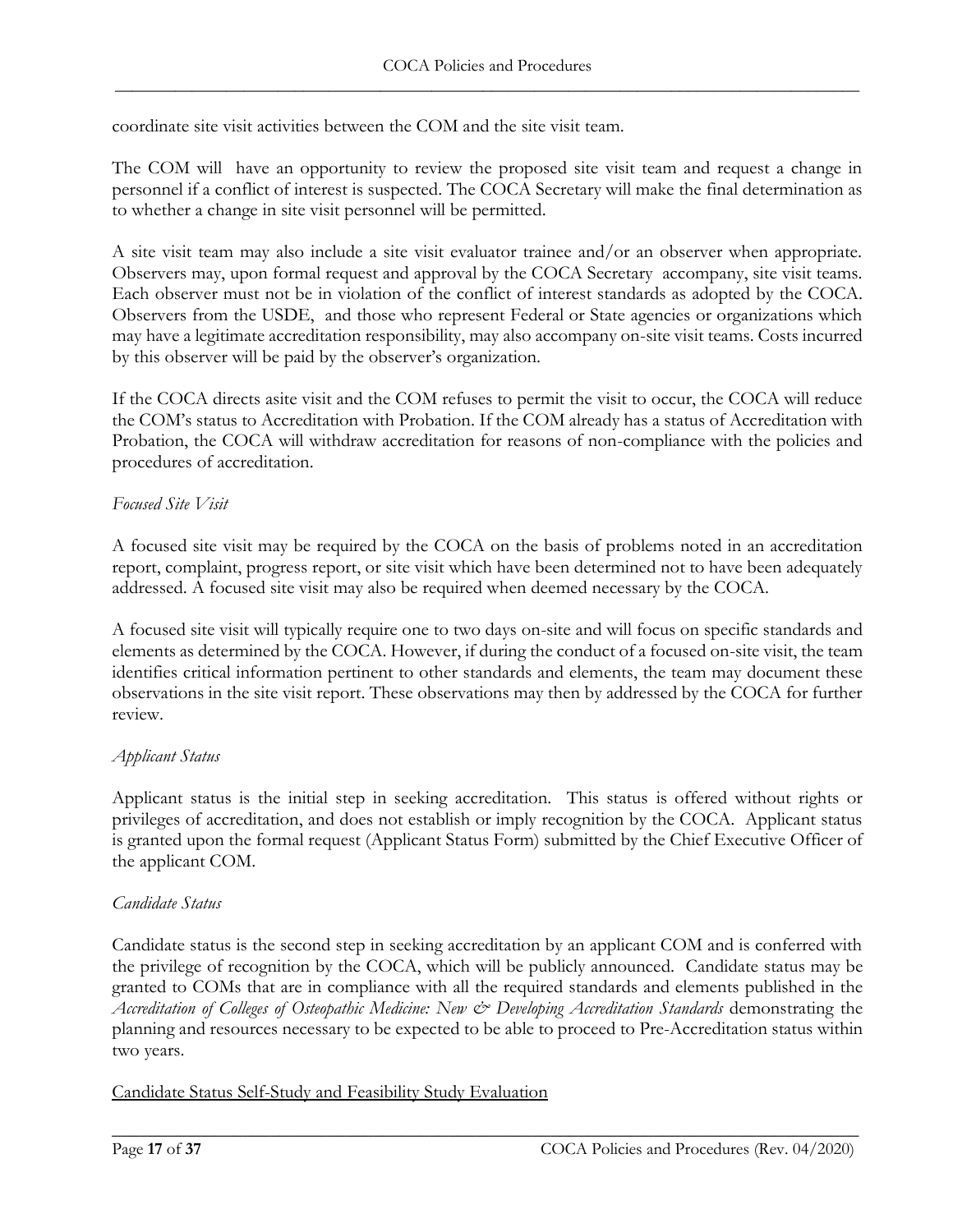Upon receipt of a completed Candidate Status Self-Study and Feasibility Study, the documents will be reviewed by the COCA or the COCA Executive Committee (COCA-EC) to determine whether the materials are technically complete. A Self Study and Feasibility Study is technically complete if, in the event a site visit were to be authorized, a site visit team could reasonably expect to find evidence on-site to corroborate the contents of the Feasibility Study and to assess the proposed COM's compliance with the standards and procedures required to achieve Candidate Status. The COCA/COCA-EC will review the Self-Study and Feasibility Study within sixty (60) days of receipt of the materials following the Accreditation staff's review and analysis.

In the review of the materials, the COCA/COCA-EC may determine that one or more elements are not technically complete and may request additional information before authorizing a site visit. The COCA/ COCA-EC reserves the right to review this information either by (a) teleconference, or (b) vote by electronic mail.

Upon determination by the COCA/COCA-EC that the documents are acceptable and appear to be compliant, Candidate status will be awarded.

### <span id="page-17-0"></span>Candidate Status Accreditation Decisions

Upon receipt of the application for Candidate Status from COMs with Applicant Status, the COCA will either:

- Approve the request if the requirements for Candidate status are exceeded or met;
- Defer the request if the COCA finds that there are a limited number of requirements for Candidate Status that are not met, and the COCA believes that the applicant may be expected to meet the requirements for Candidate Status at the next meeting of the COCA;

• Deny the request if the COM fails to meet the requirements for Candidate status or fails to make proper application. In an adverse decision, the COCA will specify which requirements were not met.

#### <span id="page-17-1"></span>Activities Prohibited During Candidate Status

A COM having a Candidate status may not recruit, accept applications from, or admit, prospective students. A COM having a Candidate status may not do any of the following:

- a. Recruit students in any manner, including by solicitation;
- b. Solicit or collect application fees;
- c. Collect application information, including academic transcripts, Medical College Admissions Test (MCAT) scores, and letters of recommendations;

\_\_\_\_\_\_\_\_\_\_\_\_\_\_\_\_\_\_\_\_\_\_\_\_\_\_\_\_\_\_\_\_\_\_\_\_\_\_\_\_\_\_\_\_\_\_\_\_\_\_\_\_\_\_\_\_\_\_\_\_\_\_\_\_\_\_\_\_\_\_\_\_\_\_\_\_\_\_\_\_

d. Initiate the admission review process;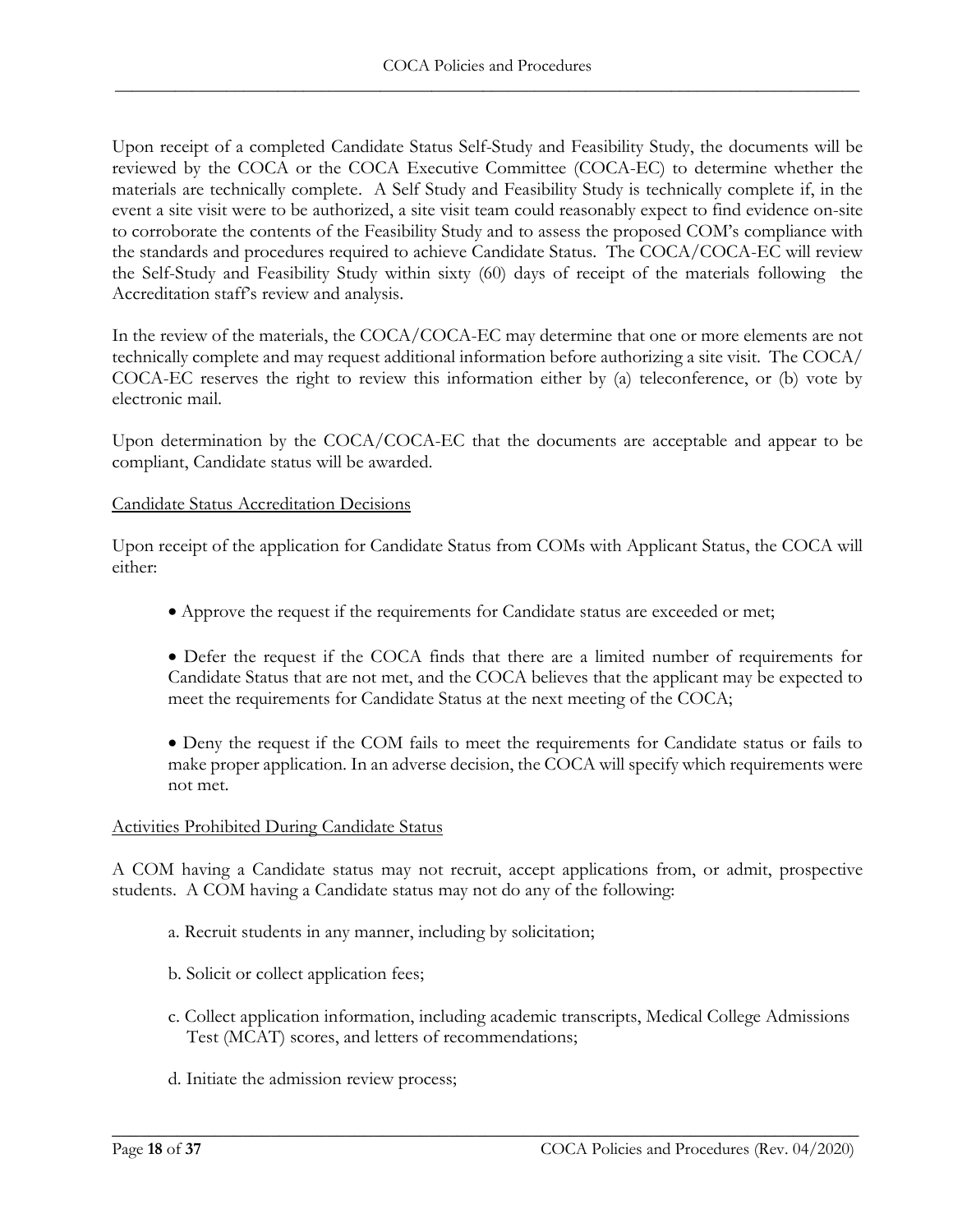- e. Schedule interviews for any potential applicants;
- f. Offer advice on financial aid; or
- g. Issue letters of admission into the COM.

#### <span id="page-18-0"></span>Review of Candidate Status

The COCA will review a COM's Candidate Status annually through written reports submitted by the COM until the COM achieves Pre-Accreditation Status. If the COM has not been able to proceed to Pre-Accreditation Status within 24 months of achieving Candidate Status, the COCA will withdraw the COM's Candidate Status. In the event a COM's Candidate Status is withdrawn, and the COM desires to achieve that status again, the COM must file a new application along with a new Candidate Status Self Study and application fee.

#### <span id="page-18-1"></span>*Pre-Accreditation Status*

Pre-Accreditation status may be granted to COMs that have achieved Candidate Status and meet the standards of Pre-Accreditation published in the *Accreditation of Colleges of Osteopathic Medicine: COM New & Developing Accreditation Standards*. A Candidate COM must submit a Pre-Accreditation Self-Study and undergo a Pre-Accreditation Comprehensive Site Visit to demonstrate that it meets the standards for Pre-Accreditation status.

#### <span id="page-18-2"></span>Timetable to Achieve Pre-Accreditation

The Pre-Accreditation Self-Study may be submitted as soon as Candidate Status is granted and the Escrowed Teach-out and Operating Reserve Accounts are funded. However, the Pre-Accreditation Self-Study must be submitted at least 18 months prior to the intended opening date of the COM. This schedule will permit the orderly progression for the COM to begin its inaugural class.

#### <span id="page-18-3"></span>Pre-Accreditation Site Visit

The Pre-Accreditation site visit will be conducted to ensure the accuracy of the Pre-Accreditation Self-Study. This site visit will occur within 60 to 90 days of the approval by the COCA of the Pre-Accreditation Self-Study.

Following receipt of the site visit team's report, the request for the Pre-Accreditation Status will be considered by the COCA at its next regularly scheduled meeting.

#### <span id="page-18-4"></span>Pre-Accreditation Status Accreditation Decisions

Upon the application for Pre-Accreditation Status from COMs with Candidate Status, the COCA will either:

- Approve the request if the accreditation standards are met or exceeded;
- Defer the request until the next meeting if the COCA finds that there are a limited number of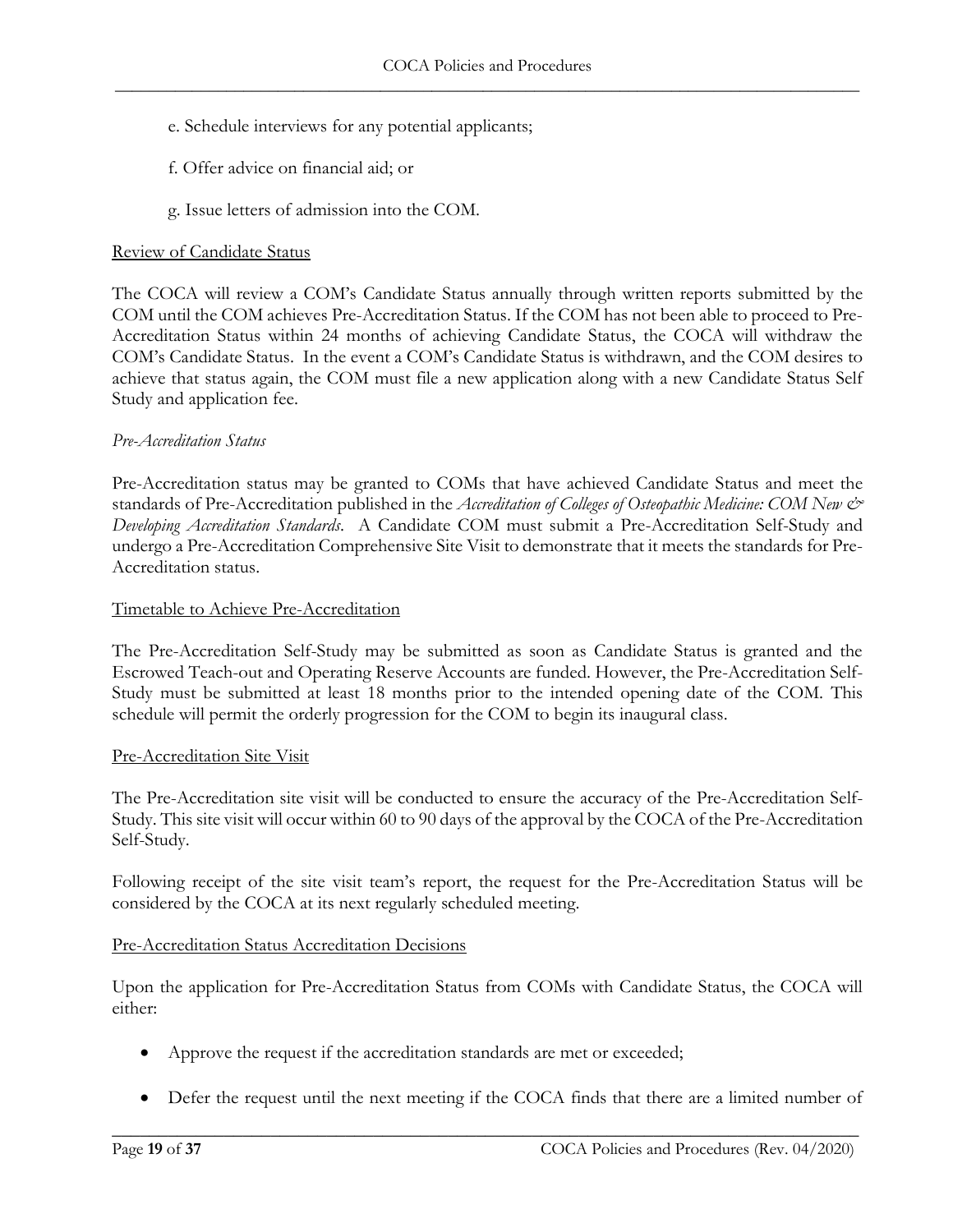requirements for Pre-Accreditation not met, and the COCA believes that the applicant may be expected to meet the requirements for Pre-Accreditation status at the next meeting of the COCA;

- Deny the request, cite the accreditation standards that have not been met by the COM, and continue Candidate Status if the COM fails to meet the standards for Pre-Accreditation, but has not exceeded the maximum term of the Candidate Status; or
- Deny the request, cite the accreditation standards that have not been met by the COM, and withdraw recognition if the COM fails to meet the accreditation standards and has exceeded the maximum term of the Candidate Status.

## <span id="page-19-0"></span>Activities Allowed During Pre-Accreditation

Upon the receipt of Pre-Accreditation Status, the COM will have the right and privilege to solicit applications and admit students, offer medical instruction within the approved osteopathic medical curriculum, and announce its Pre-Accreditation Status. Pre-Accreditation Status may not be designated as "Accreditation" until the COM has received "Accreditation" from the COCA.

Pursuant to 34 CFR §602.16(a)(2), a COM may not hold Pre-Accreditation Status for more than five years. Pre-Accreditation Status will be awarded to become effective no earlier than July 1 of the calendar year prior to the matriculation of the first class of students. If the COCA makes a decision to award Pre-Accreditation Status at a meeting that occurs prior to the effective date specified above, the Candidate Status will remain until the effective date of Pre-Accreditation Status. During this interim period, the COM's Candidate Status will be stated as: "Candidate Status with permission to recruit, but not to admit students or offer instruction."

#### <span id="page-19-1"></span>Review of Pre-Accreditation Status

Pre-Accreditation Status will be reviewed annually via submitted written reports until the COM achieves Accreditation. An on-site visit will occur during the first and fourth years of class offerings.

Upon review for renewal of Pre-Accreditation status, the COCA will either:

- Approve the request for a renewal period of one year if the accreditation standards are clearly being exceeded or met; or
- Deny the request and deny Pre-Accreditation status citing the accreditation standards that have not been met by the COM. Such termination will be published within 30 days of final action.

If the COM has not been able to proceed to Accreditation status within five years of the granting of Pre-Accreditation Status, the Pre-Accreditation Status will be withdrawn. The teach-out agreement will then be implemented.

#### <span id="page-19-2"></span>Timetable to Achieve Accreditation

COMs holding Pre-Accreditation status will undergo a Comprehensive Site Visit in the first and fourth years of education. Pre-Accreditation status will expire following the COCA's grant of Accreditation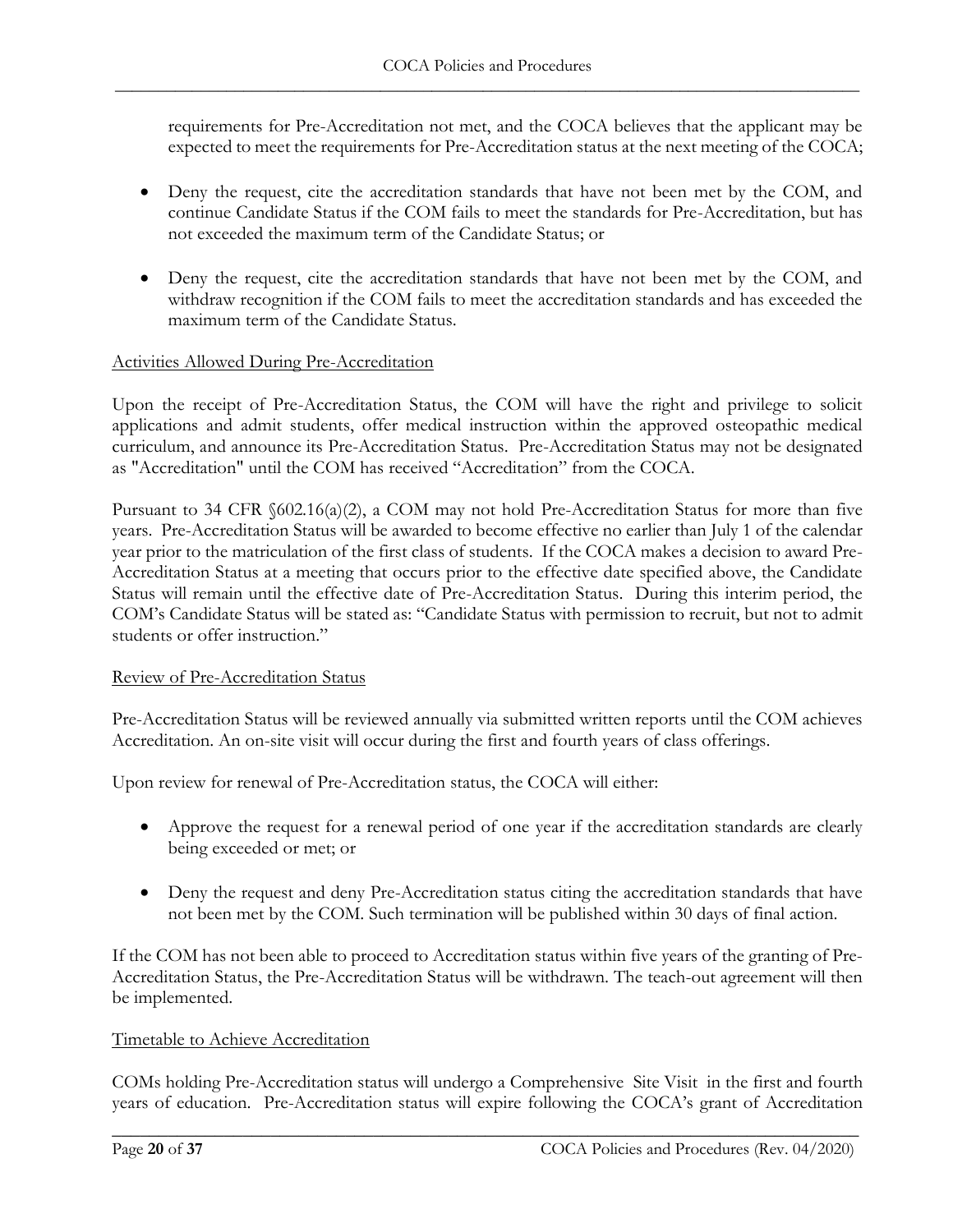status to the COM or after five years from the date of awarding the COM Pre-Accreditation if the COM has not advanced to Accreditation status.

Upon the initial review for accreditation status, the COCA will either:

- Award Accreditation if the accreditation standards are exceeded or met. The date of accreditation will be established as the first business day following the COCA meeting at which the decision is made; or
- Terminate Pre-Accreditation Status if the accreditation standards are not met. Such termination will be published within 30 days of final action.

#### <span id="page-20-0"></span>*Accreditation Status*

Accreditation status is the highest level of accreditation awarded, and confers all rights and privileges of accreditation. An educational program leading to the DO degree, once accredited, remains accredited until the program voluntarily terminates its accreditation status or the COCA terminates the program's accreditation through a formal accreditation action. Renewal of accreditation is subject to an on-site visit.

The COCA may grant the COM one of the following types of accreditation.

Accreditation with Exceptional Outcome: This status indicates that a COM is compliant with all standards and meets all elements. For schools with this status, accreditation will be granted for ten years. Monitoring is conducted through submission of the COCA annual report and the Mid-Cycle report that is due in year five.

Accreditation: This status indicates that a COM is compliant with all standards. However, there may be non-core unmet elements that must be addressed through progress reporting. For COMs with this status, accreditation will be granted for seven years. Monitoring is conducted through submission of the COCA annual report and the Mid-Cycle report that is due in year three.

Accreditation with Heightened Monitoring: This status indicates that a COM is compliant with all but two or fewer standards and ongoing monitoring will occur via progress reporting and annual reports. For schools with this status, accreditation will be granted for four years. Mid-Cycle reporting is due in year two.

Accreditation with Warning: This status indicates that a COM is complaint with all but between three and five standards and ongoing monitoring will occur via progress reporting. For schools with this status, accreditation will be granted for two years. The Mid-Cycle report will be submitted with the annual report.

Accreditation with Probation: This status indicates a COM is not compliant with more than five standards. For COMs with this status, the accreditation will be granted for no more than one year. Monitoring will occur continuously as deemed necessary by the COCA, including progress reporting, an annual report, and focused site visits.

Withdrawal of Accreditation: This status indicates that the quality of a COM's educational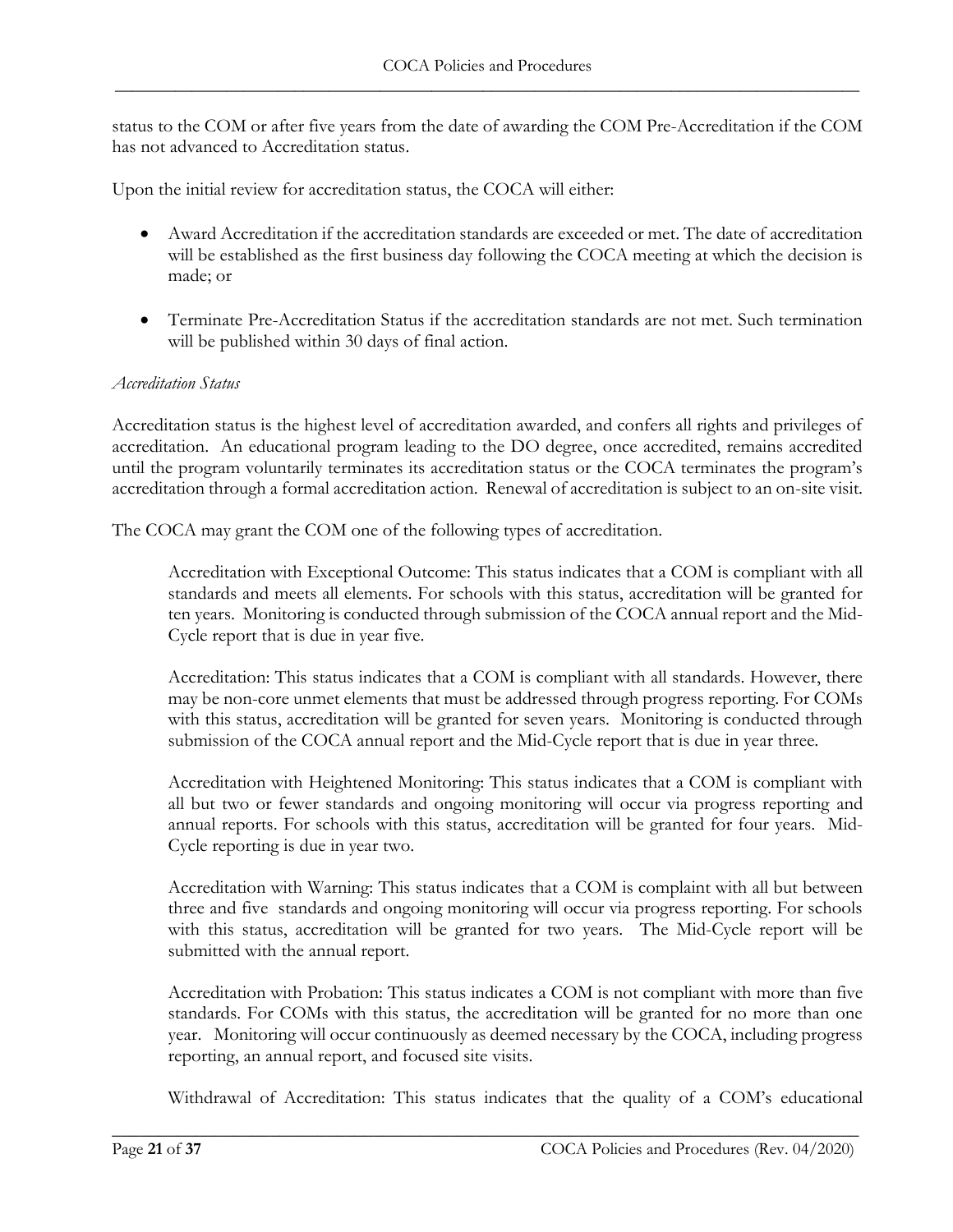program is compromised and the school was unable to come into compliance with all standards within the allotted timeframe.

While a COM's failure to comply with the Standards is the typical reason for any reduction of status of accreditation, the COCA may order a COM to show cause why its accreditation status should not be reduced or withdrawn following a COM failure to comply with any Standard or Element, Policies and Procedures, or directive of the COCA.

The COCA will specify the standard(s) and element(s) that are not met at the time of its review. All COMs, regardless of accreditation status, must bring all Standards and Elements into compliance within 24 months of the initial award of the status. If a COM should have its accreditation status reduced (*e.g.* Accreditation to Accreditation with Probation, *etc.*). any then existing unmet standard or element must still be met within the initial period of the award of the status. Failure to comply with the standards and elements as directed by the COCA during the 24 months period may result in withdrawal of accreditation. The COCA will specify procedures for monitoring compliance, which may include an on-site visit within two years.

## Accreditation with Warning

Accreditation with Warning is granted when the COM is found to be non-compliant with more than three but no more than five standards and the COM exhibits weaknesses that threaten the quality of the total program. The COCA will specify the accreditation standard(s) not being met and specify the procedures for monitoring compliance. Accreditation with warning status, once final, is public and the COCA will notify all interested parties, including the USDE. The COCA and COM will publicly describe the COM's status as "accreditation with warning."

The COCA may elect to extend this period for the following good causes:

Change in Chief Executive Officer;

Change in Chief Academic Officer;

Demonstration of progress on a plan whose fulfillment would require an extension in time; or

Other substantive financial or administrative changes, which affect the operation of the COM.

Failure to bring all Standards and Elements into compliance within 24 months may result in a withdrawal of accreditation. At any time during the period a COM has accreditation with warning status, the COCA may require that COM to show cause why accreditation should not be withdrawn. The COCA will state, in writing, its reasons for taking this action. The COM will have 30 days in which to respond. The COCA will take action upon the COM's response within 30 days after its receipt.

## Accreditation with Probation

Accreditation with Probation is granted when a COM is non-compliant with more than five standards or the COM is found to exhibit serious weaknesses in meeting the accreditation standards such that the quality of the total program is in jeopardy. The COCA will specify the accreditation standard(s) that are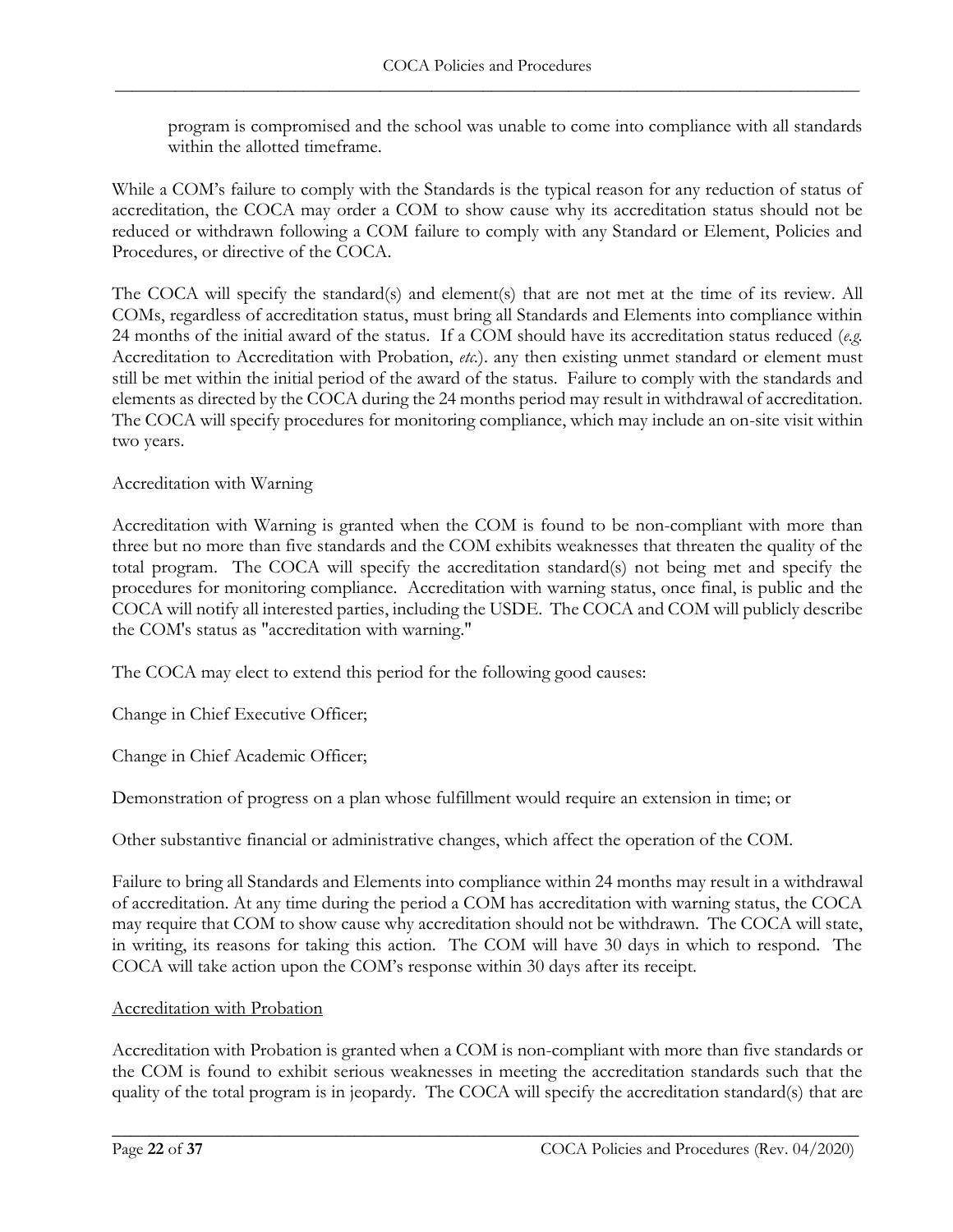not met and will specify the procedures for monitoring compliance. Accreditation with Probation status is public and the COCA will notify all interested parties, including the USDE. The COCA and COM will publicly describe the COM's status as "accreditation with probation."

The COCA may elect to extend this period for the following good causes:

- Change in Chief Executive Officer;
- Change in Chief Academic Officer;
- Demonstration of progress on a plan whose fulfillment would require an extension in time; or
- Other substantive financial or administrative changes, which affect the operation of the COM.

The COCA will determine the extension period, but the extension must not exceed 12 months. Failure to bring Standards into compliance within 12 months and the Elements into compliance within 24 months may result in withdrawal of accreditation.

## <span id="page-22-0"></span>*Teach-Out Plan*

A teach-out plan is a written plan developed by an institution that provides for the equitable treatment of a COM's students, if that COM ceases to offer its educational program before all students enrolled in that program complete their program of study. A COM placed on Accreditation with Probation must submit a written teach-out plan to the COCA within 90 days of receipt of an Accreditation with Probation decision. The plan must specify what additional charges, if any, will need to be paid by the students, and must further notify the students of those charges. The plan must also contain a signed agreement with one or more COMs to accept the students to teach-out the students at the COM under probation, if needed.

At any time during the period a COM has Accreditation with Probation status, the COCA may require that COM to show cause why accreditation should not be denied or withdrawn. The COCA will state, in writing, its reasons for taking this action. The COM will have 30 days in which to respond. The COCA will take action upon the COM's response within thirty 30 days after its receipt.

#### <span id="page-22-1"></span>**Monitoring of Accredited Programs**

## <span id="page-22-2"></span>*Annual Data and Mid-Cycle Update Report*

The principal purpose of the Annual Report and Mid-Cycle Report review is to determine whether there is credible information to cause the COCA to further investigate whether a COM remains in compliance with the standards and elements. Such investigation may consist of any one or more of the following:

- Request for additional written information;
- Request to show cause as to why a COM is not in violation of a standard(s);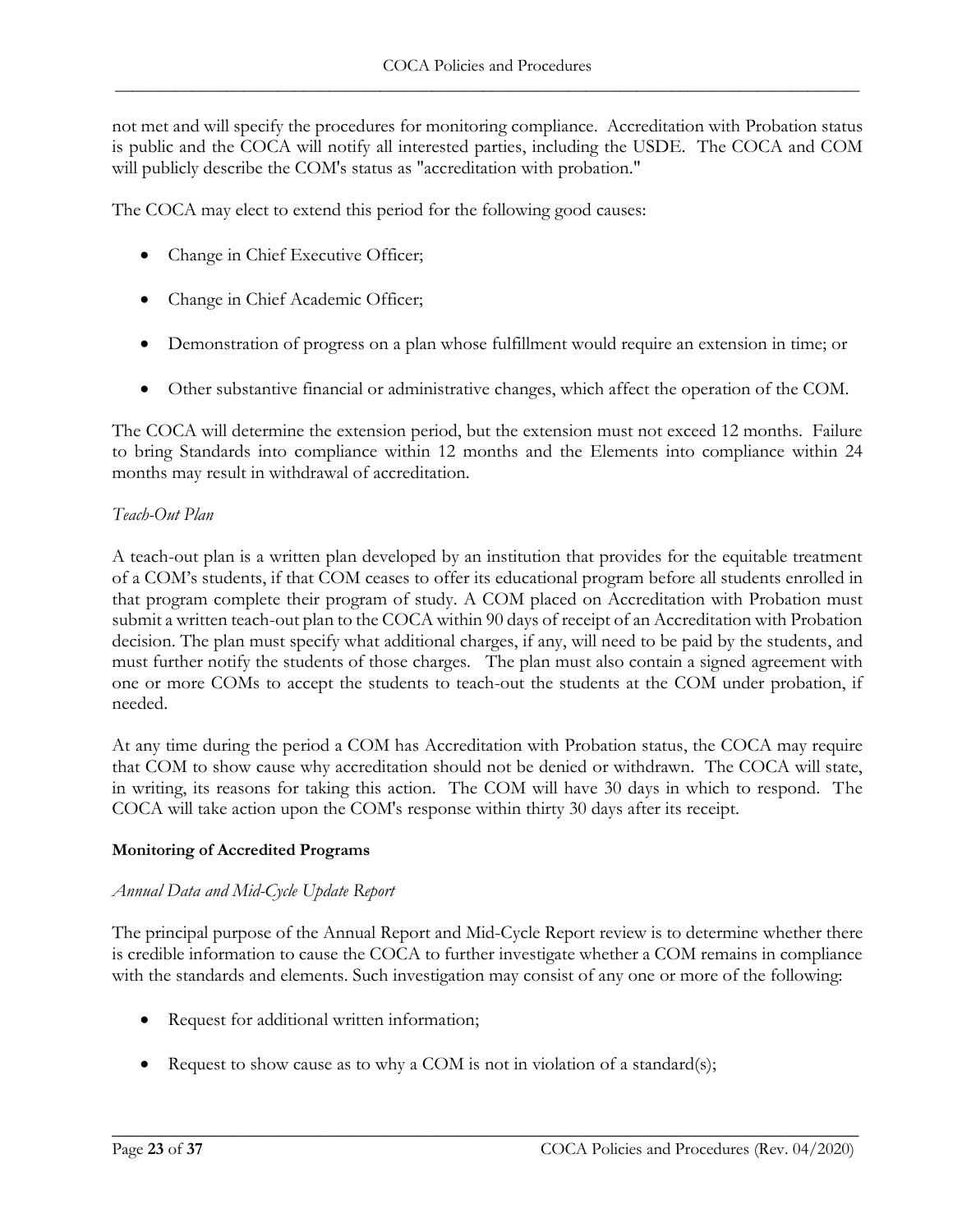- Request for COM representatives to appear before the COCA;
- Focused site visit as directed; or
- Reduction in approved class size as directed by the COCA.

Failure to submit the Annual Report or Mid-Cycle Report by the due date may jeopardize the COM's accreditation status.

#### <span id="page-23-0"></span>*Progress Report*

A Progress Report may be requested when Standard(s) or Element(s) are determined not to be met. The Progress Report must be submitted via the electronic accreditation system by the due date listed in the Final Action Letter. The COCA will review progress reports at the next regularly scheduled meeting of the commission and determine one of the following:

- The requirements will be determined to be "met"; or
- The requirements will be determined to be "not met". The COCA will document any requirements for further Progress Reports. The COCA may also determine if an on-site Focused Site Visit will be conducted in lieu of another Progress Report.

#### <span id="page-23-1"></span>*Interim Progress Review*

An Interim Progress Review is utilized to examine a COM's response to the findings of a previous site visit in which requirements for compliance with the accreditation standards and elements were stated**.** 

If the COCA directs an site visit and the COM refuses to permit the visit to occur, the COCA will reduce the COM's status to Accreditation with Probation. If the COM already has a status of Accreditation with Probation, the COCA will withdraw accreditation for reasons of non-compliance with the policies and procedures of accreditation.

#### <span id="page-23-2"></span>**Notifications to the COCA**

A COM must notify the COCA within five business days of any change in the following:

- 1. Dean and Chief Academic Officer;
- 2. Decrease in resources available to the COM for its medical education program, including faculty, physical facilities, or finances; or
- 3. Anticipated change in affiliation agreements affecting ten percent or more of the clinical education rotations.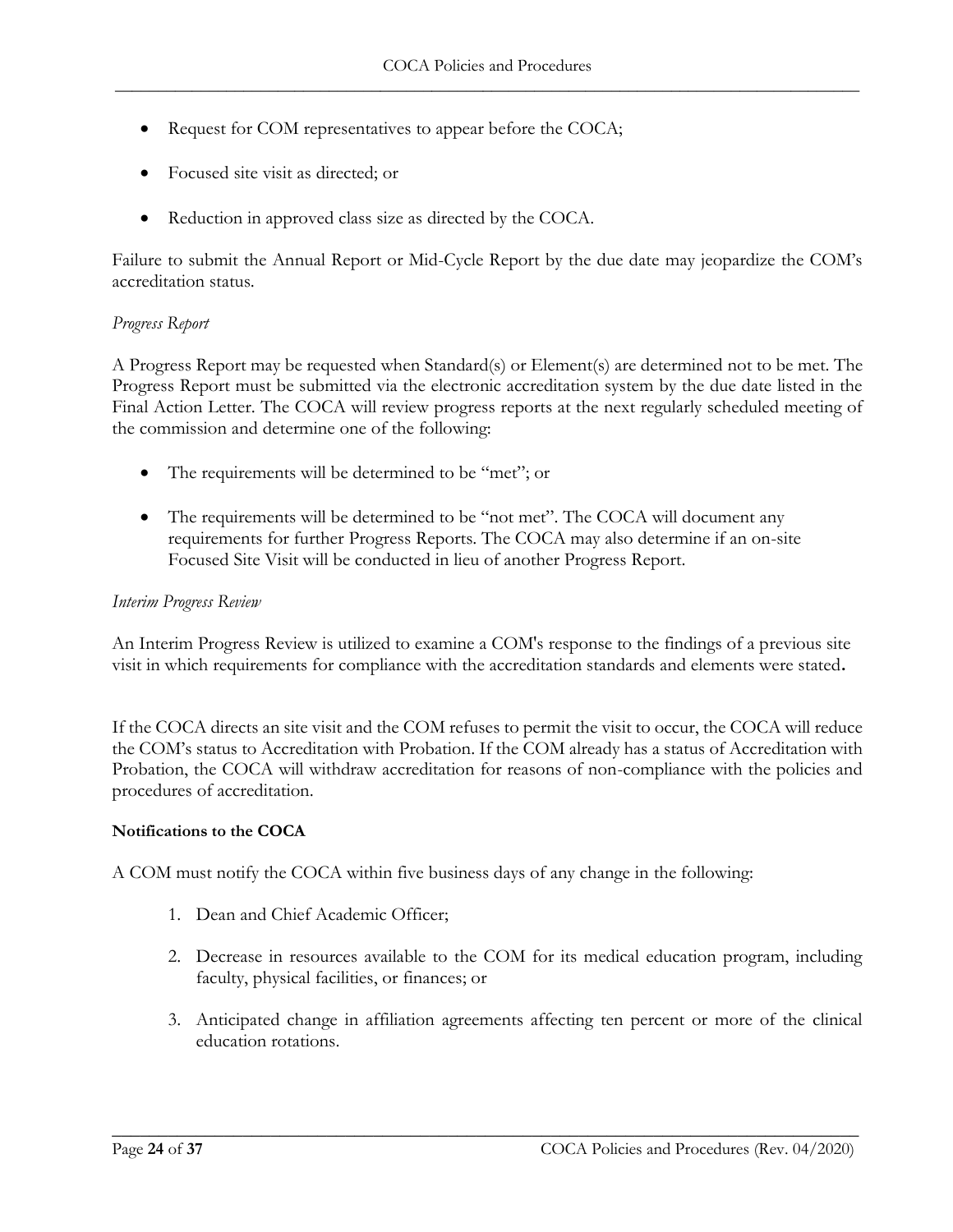#### <span id="page-24-0"></span>**Accreditation fees**

COCA accreditation fees are set by the Board of Trustees of the American Osteopathic Association upon recommendation from the COCA and accreditation staff. Contact COCA staff for a current fee schedule. Application fees are due upon submission of an application for accreditation. Annual fees are billed to each COM in December.

The direct cost of all site visits is charged to each COM. The program being evaluated is responsible for transporting the site visit team to and from the team's hotel, for arranging for site visit team meals during the day, and for arranging and funding any transportation to affiliated hospitals and to regional campuses.

#### <span id="page-24-1"></span>**Records for COCA Decision Making**

### <span id="page-24-2"></span>*Comprehensive Reviews with Self-Study*

The official COCA record for decision making on comprehensive review with a self-study consists of the following:

- 1. Self-Study document and supplemental documents as submitted by the COM;
- 2. Student Survey;
- 3. Additional needed information identified by the staff or site visit team;
- 4. Site visit report as submitted by the site visit team chair;
- 5. Historical accreditation decisions and longitudinal tracking of non-compliant Standards and Elements;
- 6. Factual corrections and supporting documents as submitted by the COM;
- 7. Third party comment;
- 8. COCA commissioner review (completed by two reviewers); and
- 9. COCA staff review.

All commissioners will receive all of the foregoing documents for decision making about a COM's accreditation status. Additional information will be accepted by the COCA, including verbal testimony at the commission meeting or additional documents submitted at the time of the COCA meeting, at the discretion of the COCA Chair.

## <span id="page-24-3"></span>*Progress Reports and Compliance Monitoring*

A COM must submit its progress reports no later than 60 days prior to the COCA meeting at which the progress report will be reviewed.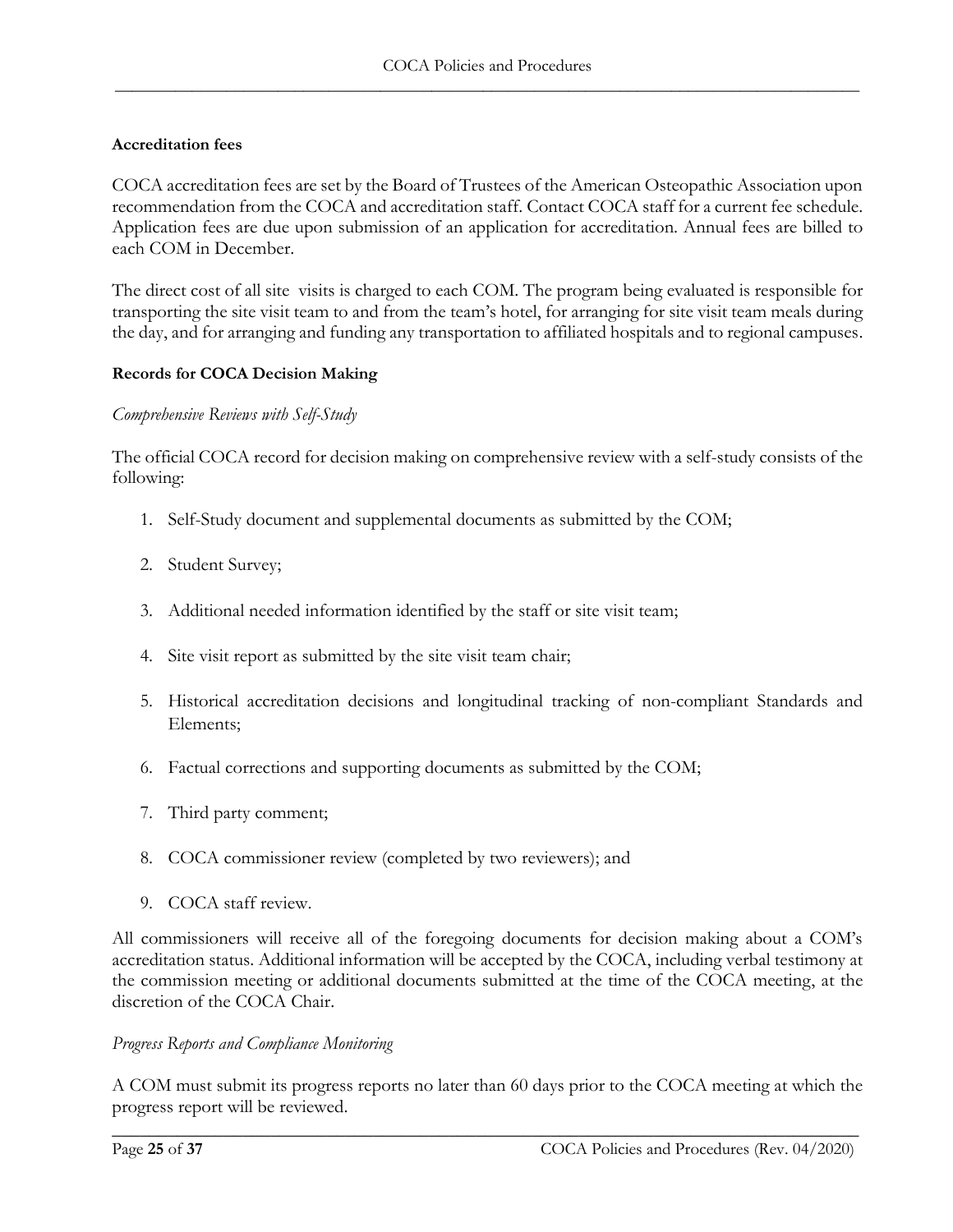The official COCA record for decision making on a progress report consists of the following:

- 1. Progress report and supplemental documents as submitted by the COM;
- 2. Historical accreditation decisions and longitudinal tracking of non-compliant Standards and Elements;
- 3. COCA commissioner review; and
- 4. COCA staff review.

All commissioners will receive all of the above documents for decision making about a COM's accreditation status. Additional information will be accepted by the COCA, including verbal testimony at the commission meeting or additional documents submitted at the time of the COCA meeting, at the discretion of the COCA Chair.

### <span id="page-25-0"></span>**Requests for Substantive Change**

Policies and procedures detailing requests for Substantive Change are contained in the *Substantive Change Policies and Procedures* document posted on the COCA website. The official COCA record for decision making on a request for substantive change consists of the following:

- 1. Self-Study Document and Supplemental Documents as submitted by the COM;
- 2. Site Visit Report, if applicable, as submitted by the Site Visit Team Chair;
- 3. Factual Corrections and Supporting Documents as submitted by the COM;
- 4. Third Party Comment;
- 5. COCA Commissioner Review (completed by two reviewers); and
- 6. COCA Staff Review.

All commissioners will receive all of the above documents for decision making about a COM's accreditation status. No additional information will be accepted by the COCA, including verbal testimony at the commission meeting or additional documents submitted at the time of the COCA meeting.

#### <span id="page-25-1"></span>**The Reconsideration and Appeal Process**

<span id="page-25-2"></span>Reconsideration of a Decision

A COM may request for reconsideration of an adverse COCA accreditation decision or denial of a substantive change request. A request for reconsideration must be completed prior to filing an appeal.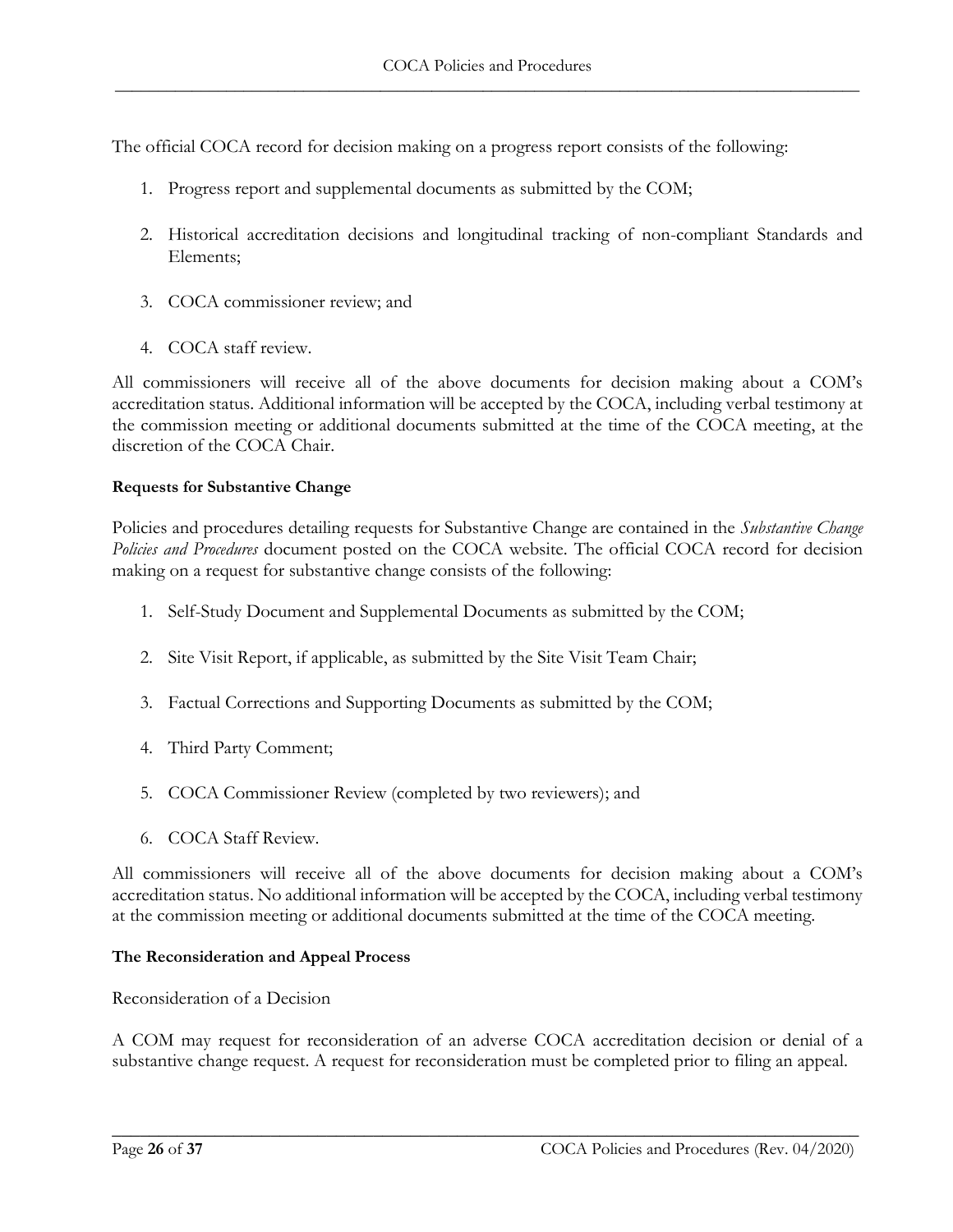A request for reconsideration may be filed by the COM's Chief Executive Officer or Chief Academic Officer within seven business days of receipt of the final action letter from the COCA. A request for reconsideration is limited to:

- Alleged bias, injustice or factual error of sufficient magnitude to warrant a reconsideration of the decision; or
- Significant departure from the standards of accreditation or established policies and procedures as defined in the document Accreditation of Colleges of Osteopathic Medicine.

A request for reconsideration should be submitted electronically to the Secretary of the COCA at  $predoc@osteopathic.org$ . The request should be accompanied by documentation including the reason for reconsideration and specific alleged issues. While a reconsideration action will not include new information, materials that were initially submitted and believed to have not been considered properly may be emphasized in the reconsideration request.

## Reconsideration Review

The reconsideration review will occur by the COCA Executive Committee within 7 business days of receipt. This will be a review of the submitted documents, including request for reconsideration. There will be no verbal testimony from the COM at the time of reconsideration review.

### COCA Reconsideration Decision

The decisions to be made by the COCA following a reconsideration hearing are as follows:

- Maintain the original action of the COCA; or
- Modify the original action of the COCA.

The COCA, through the Secretary, will issue a final decision in writing to the COM on its request for reconsideration within 7 business days of the review of the request for reconsideration.

## <span id="page-26-0"></span>Appeal of a COCA Accreditation Decision

The Chief Executive Officer or Chief Academic Officer of a COM may appeal a COCA decision within 14 days of receipt of the COCA's final action on a request for reconsideration. A COM may not file an appeal unless it has first requested reconsideration of a COCA action. The COM's then current accreditation status, if applicable, will be maintained throughout the appeal process. The basis of an appeal will be limited to whether the COCA's decision was based on substantial evidence, and if not, whether there was:

• Alleged bias, injustice or error of sufficient magnitude to warrant a change in the COCA's action; or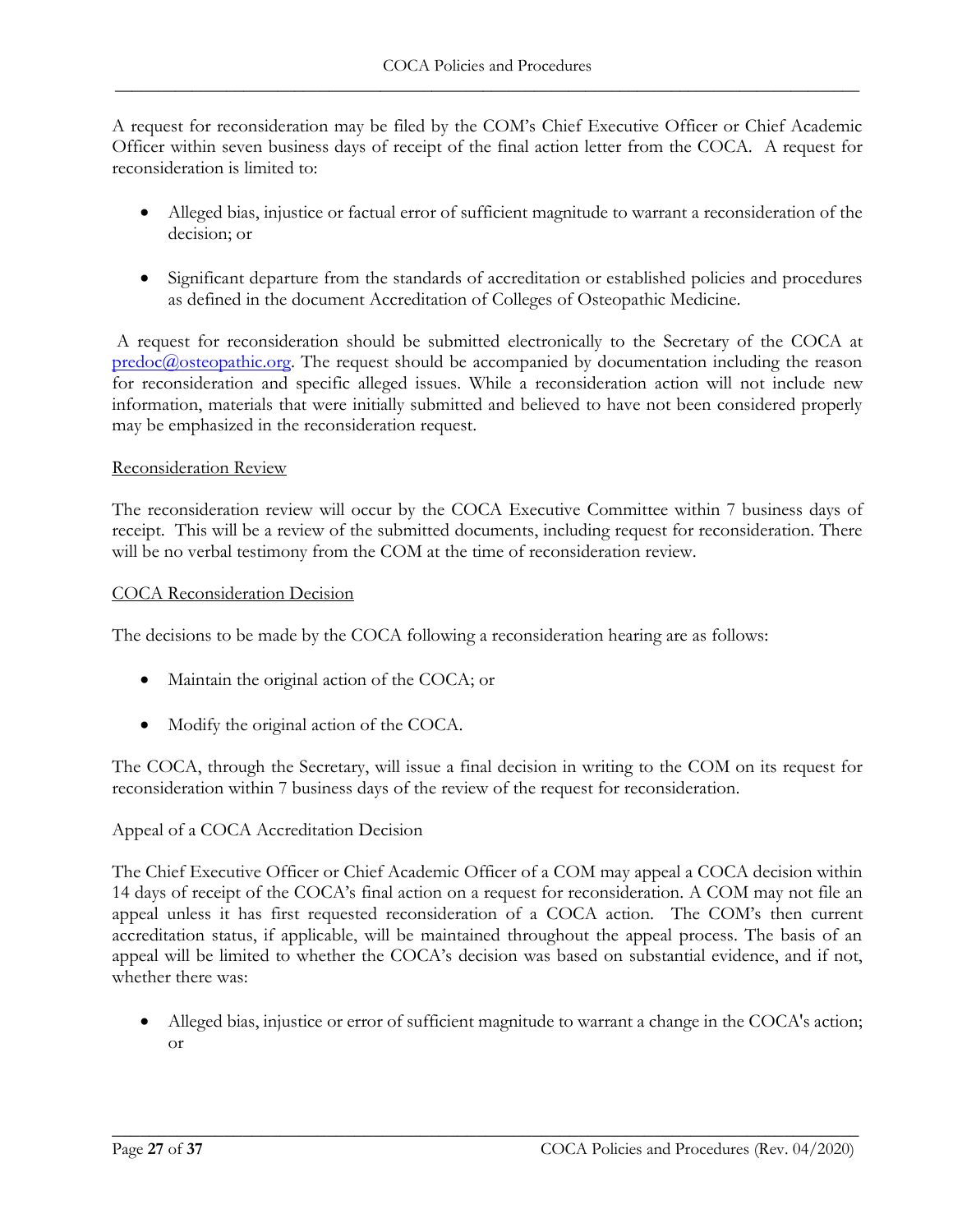• A significant departure from the standards of accreditation or established policies and procedures as defined by the COCA.

An appeal is intended to serve as a review of the COCA decision and is not a *de novo* review. The COM appealing the COCA's decision bears the burden to demonstrate that the decision of the COCA was in error and the decision of the COCA is not supported by substantial evidence.

Request for appeal must be accompanied by an appeal filing fee. Contact COCA staff for a current fee schedule.

Requests for appeal must be submitted electronically to the Secretary of the COCA at  $predoc@osteopathic.org$ . The request should be accompanied by documentation including the reason for appeal and specific alleged issues. While an appeal action will not include new information, materials that were initially submitted and believed to have not been considered properly may be emphasized in the appeal request. If a request for appeal is not made, the decision of the COCA becomes final and is immediately published.

## <span id="page-27-0"></span>COCA Appeal Panel Composition

The COCA Appeal Panel consists of five members, including one public member. The appeal panel should consist of one academic, one educator, one administrator, and one practitioner, in addition to the public member. These members will be selected from a list of former COCA members who were not COCA members when the COCA made the adverse decision being appealed. The list of former COCA members eligible for participation in the COM Appeal Panel will be reviewed and approved annually by the COCA. The COCA Appeal Panel is subject to the COCA's Conflict of Interest Policy.

## <span id="page-27-1"></span>COCA Appeal Panel Hearing

Within 45 business days after receipt of the appeal, the COCA Appeal Panel will convene an appeal hearing, unless the COM agrees to a different timeline. The COM will be notified once the hearing date is established. The Appeal Panel considers the COM's basis for appeal and any written documentation submitted in support of the appeal.

The COM may be represented by counsel if desired. The COCA will be represented by legal counsel for all appeals.

The appeal record will consist of the following:

- 1. Self-Study Document and Supplemental Documents as submitted by the COM;
- 2. Site Visit Report as submitted by the Site Visit Team Chair;
- 3. Historical Accreditation Decisions and Longitudinal Tracking of Non-Compliant Standards and Elements;
- 4. Factual Corrections and Supporting Documents as submitted by the COM;

\_\_\_\_\_\_\_\_\_\_\_\_\_\_\_\_\_\_\_\_\_\_\_\_\_\_\_\_\_\_\_\_\_\_\_\_\_\_\_\_\_\_\_\_\_\_\_\_\_\_\_\_\_\_\_\_\_\_\_\_\_\_\_\_\_\_\_\_\_\_\_\_\_\_\_\_\_\_\_\_

5. Third Party Comment;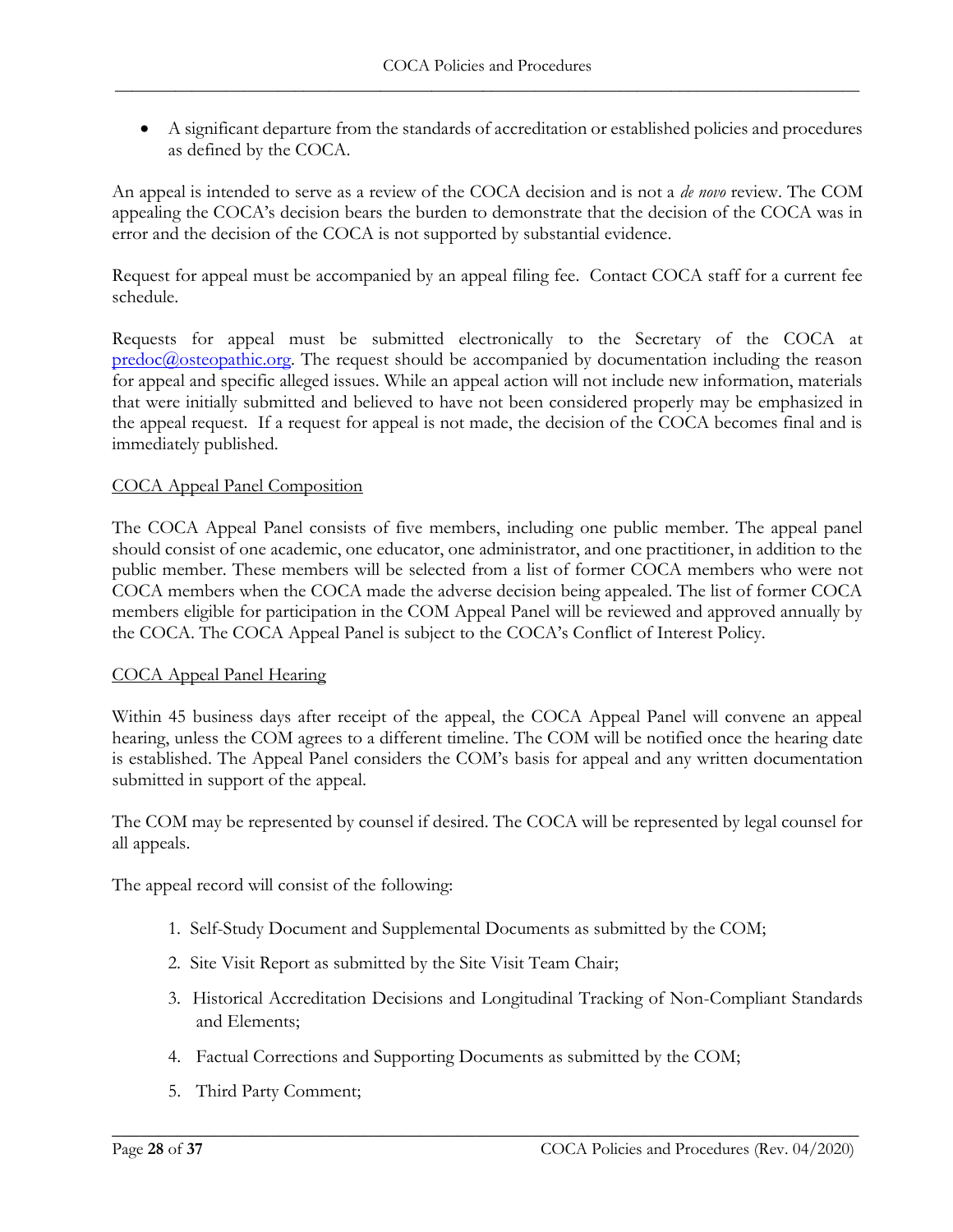- 6. COCA Final Action Letter;
- 7. Reconsideration Request;
- 8. Final Reconsideration Action Letter; and
- 9. Request for Appeal.

A quorum (simple majority) of the Appeal Panel must be present for a hearing. A quorum must include a public member.

Hearings may be held in person or via videoconference technology.

The Appeal Panel Chair shall serve as the presiding member of the Appeal Panel. The duties of the Presiding Member are:

- 1. Make the opening statement for the Appeal Panel;
- 2. Direct the course of the appeal hearing; and
- 3. Close the hearing.

Preliminary matters such as concerns about adequacy of the record must be handled in writing at least 14 business days prior to the appeal hearing.

The appellant COM will have 15 minutes to present its position. The COCA may offer up to 15 minutes of rebuttal to the COM presentation. The COM will then have 5 minutes to respond to the COCA rebuttal. Following presentation by the appellant COM and the COCA, the Appeal Panel may question both parties. After the presentations, the Appeal Panel will deliberate in executive session and reach a decision.

## <span id="page-28-0"></span>COCA Appeal Panel Decisions

The Appeal Panel will take final action on the appeal and provide a written decision, including a statement of the reasons for the decision, to the COCA and the COM. The Appeal Panel shall issue its decision in writing within 30 business days of the appeal hearing.

The decision of the COCA Appeal Panel shall be final and binding.

The Appeal Panel may take one of the following actions:

- Affirm the original action of the COCA;
- Reverse the original action of the COCA; or
- Remand the matter to the COCA for further consideration, with specific issues to be addressed by the COCA only upon a finding of bias, injustice, error or significant departure from the standards and procedures.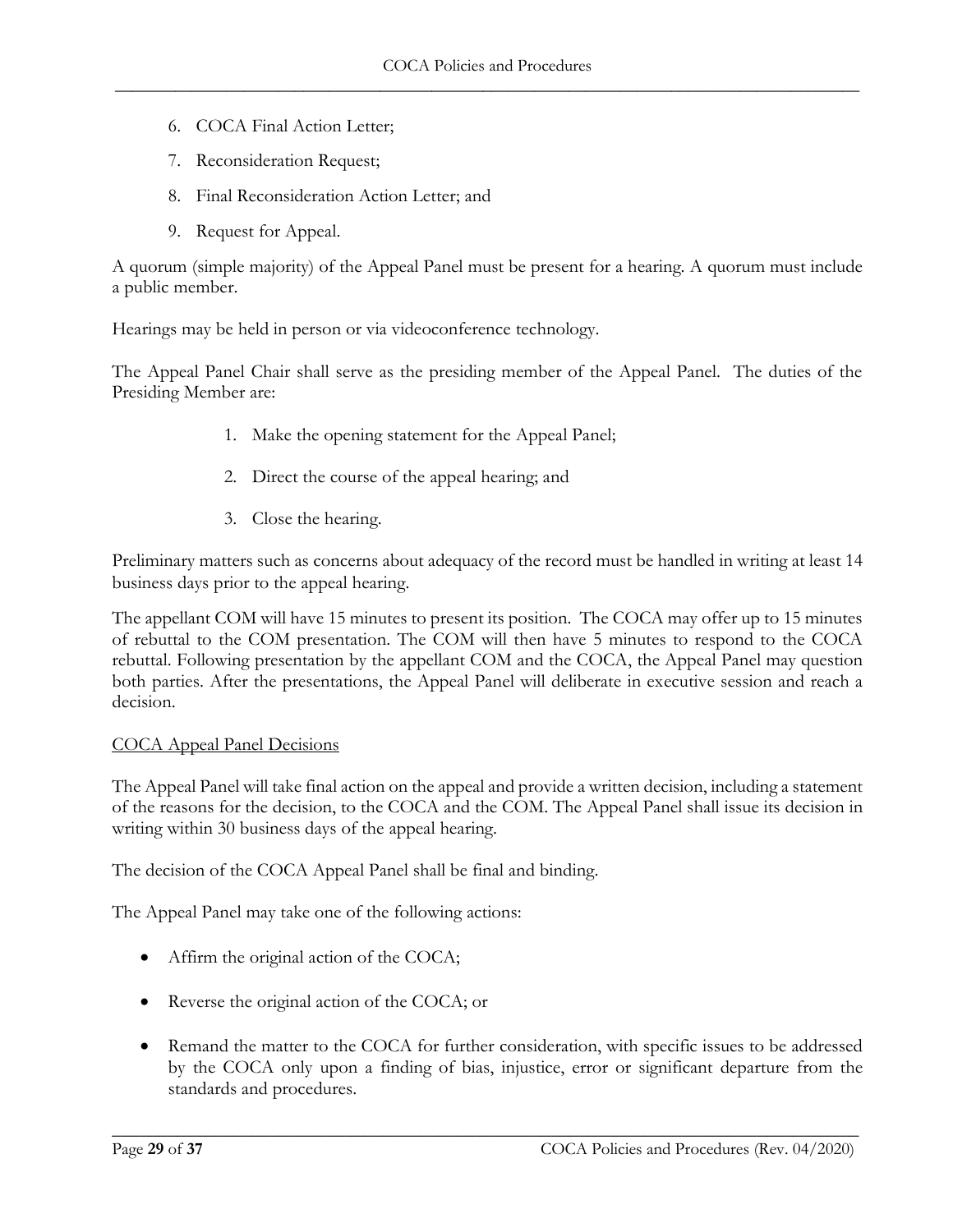A decision to affirm or reverse adverse action is implemented by the COCA upon notification by the Appeal Panel. In a decision to remand the matter to the COCA for further consideration, the Appeal Panel must identify specific issues that the COCA must address. In a decision that is implemented by, or remanded to, the COCA, the COCA must act in a manner consistent with the Appeal Panel's decisions or instructions.

If the appeal is an appeal of a COCA decision denying accreditation, and after the exhaustion of all administrative remedies, and in the event the Appeal Panel affirms the COCA's decision, the COM may seek reinstatement of accreditation by complying with the requirements for Candidacy Status.

## <span id="page-29-0"></span>**Complaint Review Procedures**

This complaint review procedure is established to protect the integrity and the maintenance of accreditation standards and procedures as they relate to COMs accredited by the COCA.Complaint procedures provide a mechanism for concerned individuals or organizations to bring to the COCA's attention information concerning specific actions and programs, which may be in non-compliance with the COCA's accreditation standards.The COCA recognizes its responsibility to provide complainants the opportunity to utilize the COCA as a vehicle to deal with specific grievances as well as being a mechanism for reviewing and finally resolving complaints against the COCA or the administrative staff.

Complaints may be filed by any individual or group including, but not limited to, the following:

- An osteopathic medical student;
- An individual, organization, or institution affected by the accreditation program academically or professionally; and
- A member of the general public.

## <span id="page-29-1"></span>*Complaint Submission about a COM*

The complaint must be in writing and signed by the complainant. All signed complaints must be submitted to the Secretary, COCA, American Osteopathic Association, 142 E. Ontario St., Chicago, IL 60611 or via email to  $\text{predoc}(\overline{\omega} \text{osteopathic.org})$ . Complaints that are received that are not signed by the complainant(s) or are submitted anonymously will not be processed. Note: While a complaint must be signed by the complainant, the COCA does not disclose the identity of the complainant to any other third party.

A complaint must present a concern regarding a violation(s) of accreditation standards or procedures that must be based upon direct and responsible information. The complainant must provide a narrative of his/her allegation as it relates to the accredited standards or procedures and include any documentation that could support his/her allegation. This information must be accurate and well documented.

The complainant must provide evidence that an effort has been made to resolve the problem through the recommended route through COM administration, and must include information about all other actions initiated to resolve the problems before the complaint has been filed with the COCA.

Within ten (10) business days of receipt of a signed complaint, copies of the complaint will be sent to the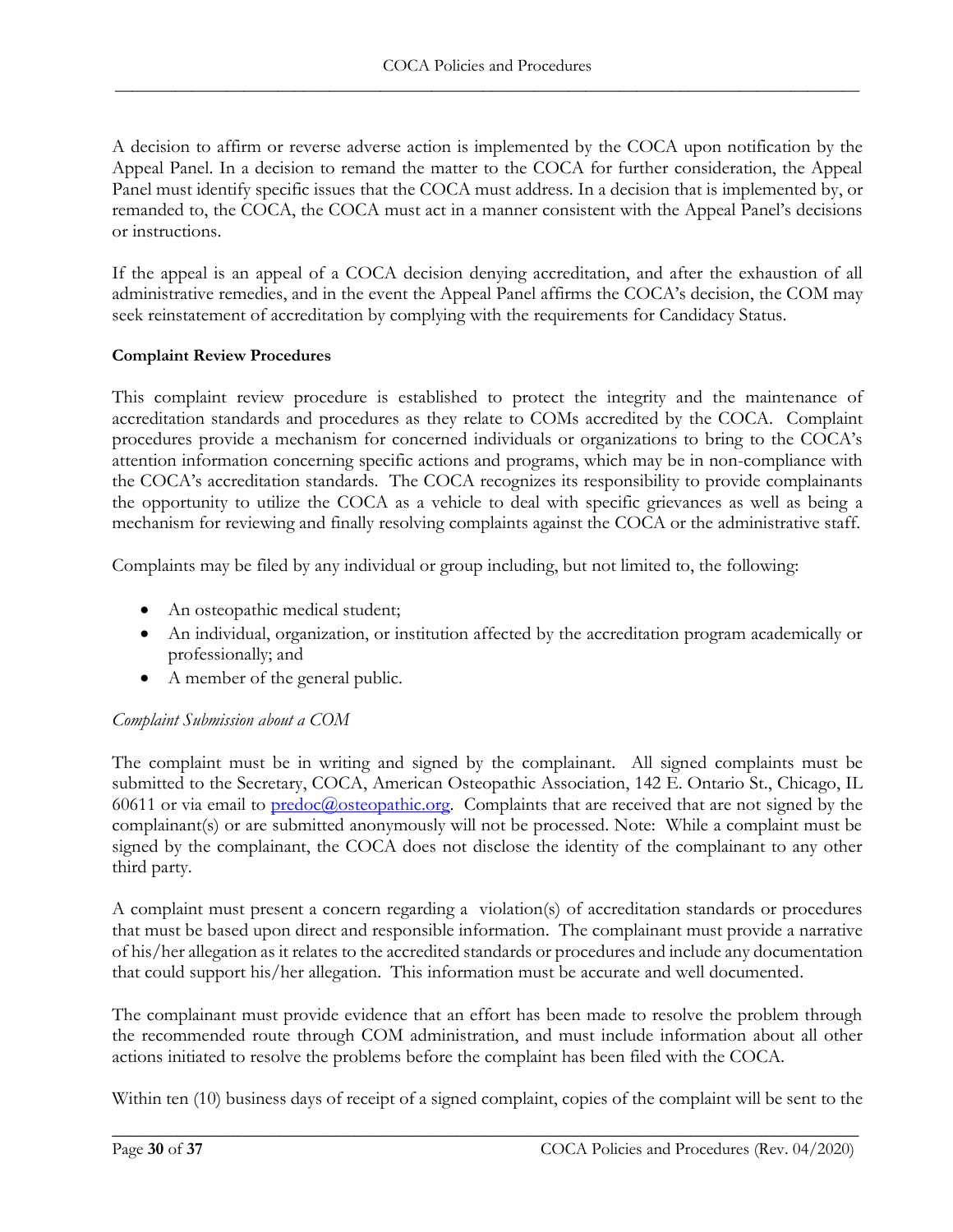COM's Chief Executive Officer or Chief Academic Officer for response to the complaint. The COM's Chief Executive Officer or Chief Academic Officer will have fifteen (15) business days to respond. The complaint and the COM's response will be forwarded to the COCA Chair who will either ask the COCA Executive Committee or appoint an *ad hoc* subcommittee to determine whether the complaint merits further investigation. If the COCA Executive Committee or the *ad hoc* subcommittee finds no merit in the complaint, the complainant and the COM will be notified in writing. This process will be concluded within 15 days.

## <span id="page-30-0"></span>*Complaint Investigation*

If an investigation is warranted, the COCA Secretary, in cooperation with AOA corporate counsel and the COCA Executive Committee or the *ad hoc* subcommittee will initiate a formal review within thirty (30) days from the decision to initiate an investigation. The COCA Executive Committee or the *ad hoc*  subcommittee will decide what particular the method of study and mode of investigation, is most appropriate for the complaint that has been received, which may include an on-site visit.

The COCA Executive Committee or the *ad hoc* subcommittee's findings will be forwarded to the COCA. Based upon these findings, the COCA may take either of the following actions:

- Dismiss the complaint and report that the COM is in compliance with the accreditation standards; or
- Notify the COM in question that, on the basis of an investigation, the COCA has determined that the COM is failing to meet the accreditation standards.

If the COM has been found to be out of compliance with any accreditation standard, the COCA may determine any one or more of the following methods of review:

- A report outlining the COM's plans to address the deficiencies outlined by the COCA; and/or
- A Progress Report documenting the COM's planning and its implementation of the plans; or
- An on-site visit may be recommended to determine whether a change in the accreditation status of the COM is warranted.

These procedures should be completed and the COM notified within fifteen (15) days of the COCA decision. Any such accreditation decision or action of the COCA will be subject to the reconsideration and appeal procedures set forth in these procedures.

## <span id="page-30-1"></span>*Investigation and Resolution of a Complaint Against the COCA or Administrative Staff*

The complaint must be in writing and signed by the complainant. All signed complaints must be submitted to the Secretary, COCA, American Osteopathic Association, 142 E. Ontario St., Chicago, IL 60611, or via email to predoc@osteopathic.org.

The COCA Secretary will present the complaint, in conjunction with AOA corporate counsel, to the COCA chair, vice-chair, and, when applicable, to affected staff members. A subcommittee of the COCA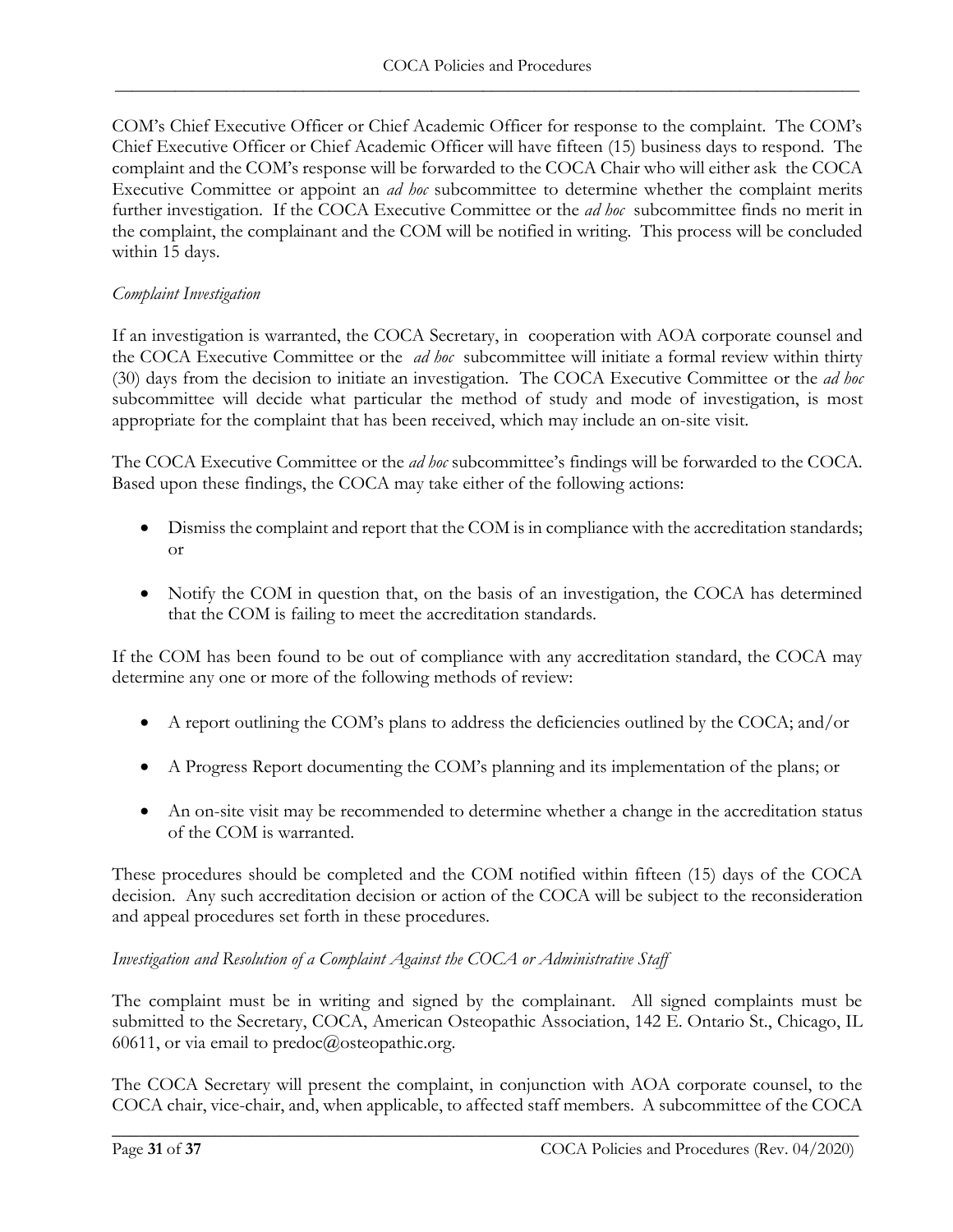will be appointed by the COCA chair to formally review the complaint and develop a response to the complaint. This subcommittee review process and response will be completed and forwarded to the COCA within thirty (30) days of the date the subcommittee is convened.

The COCA will consider the complaint and the response at its next regularly scheduled meeting. The complainant will be invited to appear before the COCA to present respective views in order to attempt an agreed resolution. The final action of the COCA will be communicated to the complainant within fifteen (15) business days of the COCA decision.

### <span id="page-31-0"></span>**Request for Substantive Change**

A COM wanting to implement a substantive change, the COM must receive prior approval from the COCA. Please refer to the document *Accreditation of Colleges of Osteopathic Medicine: COCA Substantive Change Policies and Procedures* for additional information.

### <span id="page-31-1"></span>**Teach Out Plans and Agreements**

<span id="page-31-2"></span>Conditions That Require Approval of a Teach-out Plan

The COCA requires a COM for which it is the institutional accreditor and has granted pre-accreditation or accreditation to submit a teach-out plan to the COCA for approval upon the occurrence of any of the following events:

• The Secretary of Education notifies the COCA that the Secretary has initiated an emergency action against an institution, in accordance with section 487(c)(1)(G) of the Higher Education Act of 1965 (HEA), as amended, or an action to limit, suspend or terminate an institution participating in any title IV, HEA program, in accordance with section 487(c)(1)(F) of the HEA, and that a teach-out plan is required;

- The COCA acts to withdraw, terminate, or suspend the pre-accreditation or accreditation of the COM, including placement on Accreditation with Probation;
- The COM notifies the COCA that it intends to cease operations entirely or close a location that provides one hundred percent of at least one program; or
- A state licensing or authorizing agency notifies the COCA that an institution's license or legal authorization to provide an educational program has been or will be revoked.

#### <span id="page-31-3"></span>Evaluation of a Teach-Out Plan

The COCA will evaluate the teach-out plan to ensure that it provides for equitable treatment of students under the criteria listed below for teach-out agreements. The plan must specify what additional charges, if any, will need to be paid by the students, and will provide notification to the students of those charges.

If the COCA approves a teach-out plan that includes a program that is also accredited by another recognized accrediting agency, then the COCA must notify that accrediting agency of the COCA's approval of the teach-out plan. The COCA may require a COM to which it has granted Pre-Accreditation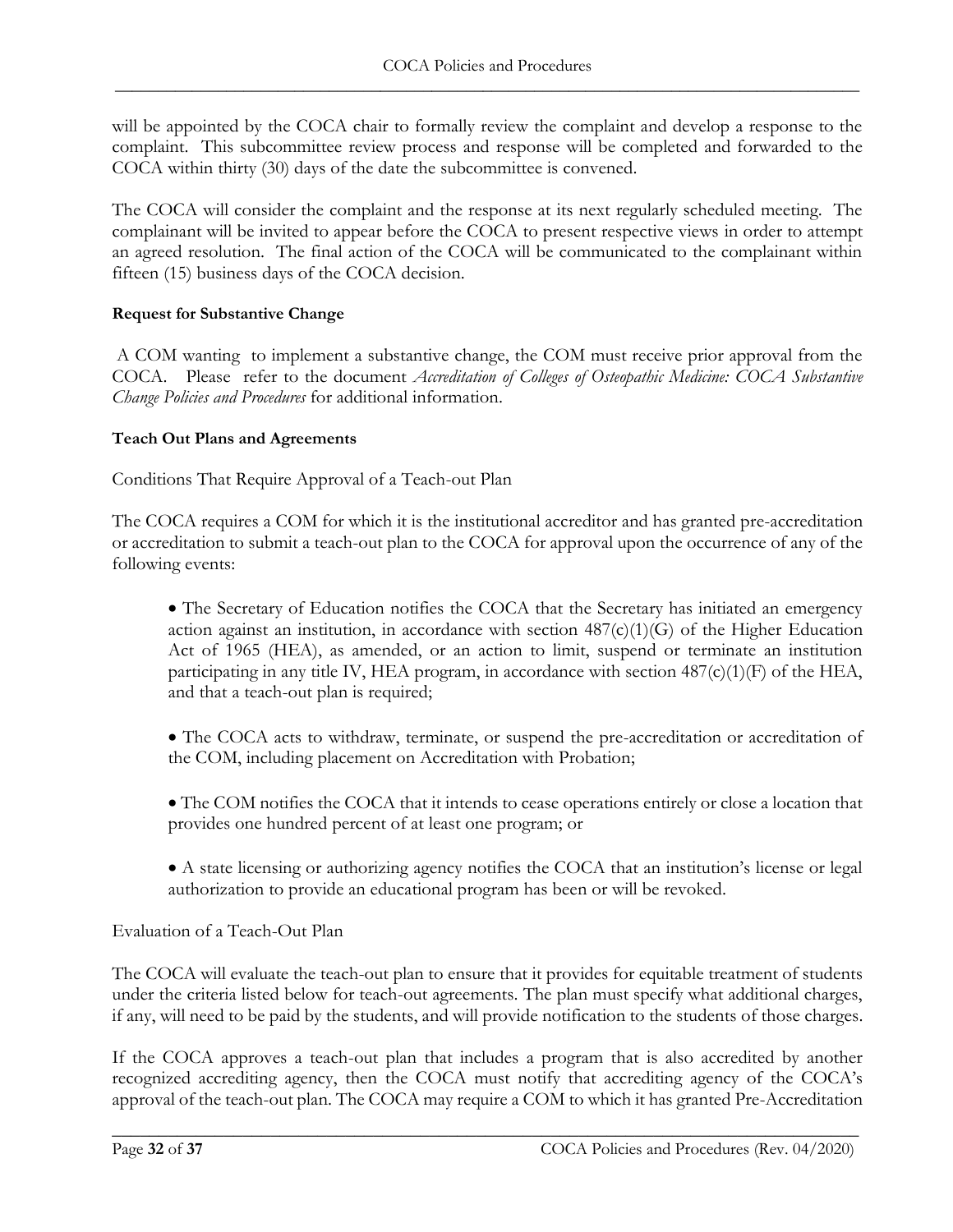or Accreditation to enter into a teach-out agreement as part of its teach-out plan.

<span id="page-32-0"></span>Evaluation of a Teach-out Agreement

The COCA will only approve teach-out agreements that are between COCA accredited COMs. A COM may enter into a teach-out agreement with another institution provided that:

1. The agreement is submitted to the COCA, at least 120 days prior to the beginning of transfer of students under the agreement, for its review and approval;

2. The agreement is consistent with the accreditation standards and procedures;

3. The agreement will provide that students will receive all of the instruction promised by the closed institution but not provided because of the closure;

4. The COCA will review the teach-out plan to ensure that it provides for equitable treatment of all students. In assessing whether the plan provides for such equitable treatment, the COCA will consider the following factors:

• All correspondence to students regarding the closing of the COM will be given to all students at the same time;

• All students from the closed program will be notified of all potential receiving COMs;

• In general, such instruction will be provided without additional costs and tuition charges to the student. If the program determines that additional charges are needed, the plan will specify those charges and the basis for them and such additional charges will be directly related to the cost of instruction;

• All students are specifically notified, in writing, of any additional costs and tuition charges for each of the potential receiving COMs; and

• Any additional costs and tuition charges for a receiving COM will be the same for all students who transfer to that COM;

5. The recipient teach-out institution will demonstrate that it has the necessary experience, resources, and support services to provide an educational program that is of acceptable quality and is reasonably similar in its content, structure, and scheduling to that of the institution that is ceasing operations either entirely or at one of its locations;

6. The recipient teach-out institution will demonstrate that, during the period of the teach-out agreement, it will remain stable, carry out its mission, and meet all obligations to its existing students.

7. The closed institution will strive to provide for student placement in geographic proximity to the closed institution; and

\_\_\_\_\_\_\_\_\_\_\_\_\_\_\_\_\_\_\_\_\_\_\_\_\_\_\_\_\_\_\_\_\_\_\_\_\_\_\_\_\_\_\_\_\_\_\_\_\_\_\_\_\_\_\_\_\_\_\_\_\_\_\_\_\_\_\_\_\_\_\_\_\_\_\_\_\_\_\_\_ 8. The recipient institution COM(s), in order to take additional students from the closed institution, must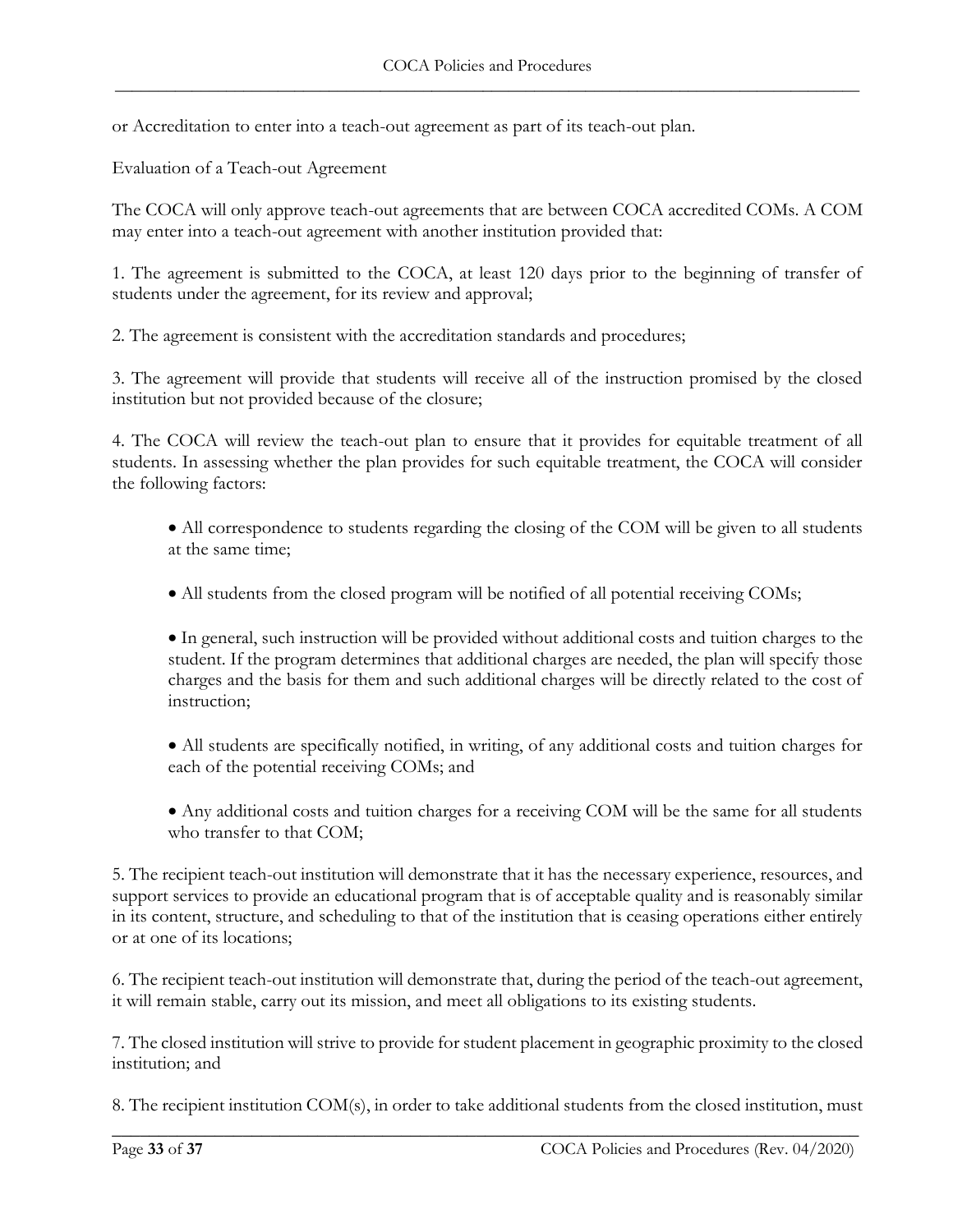request an increase in class size through the substantive change process.

<span id="page-33-0"></span>Closed Institutions Without A Teach-Out Plan or Agreement

In the event that a COM having any accreditation status from the COCA closes without a teach-out plan or agreement, the COCA will collaborate with the USDE and the appropriate state agency(ies), to the extent feasible, to assist students in finding reasonable opportunities to complete their education without additional charges.

#### <span id="page-33-1"></span>**Requirements of The United States Department of Education**

#### <span id="page-33-2"></span>*Activities by the COCA*

The COCA will submit to the USDE the following:

• A summary of the COCA's major accrediting activities during the previous year (an annual data summary), if requested by the Secretary;

• A decision by the COCA to expand its scope of recognition to include distance education or correspondence education as provided in section  $496(a)(4)(B)(i)(I)$  of the HEA, which will become effective on the date the USDE receives the notification;

• The name of any COM that the COCA accredits that the COCA has reason to believe is failing to meet its Title IV, HEA program responsibilities, or is engaged in fraud or abuse, along with the COCA's reasons for concern about the institution or program; and

• If the Secretary requests, information that may bear upon a preaccredited or accredited COM's compliance with its Title IV or HEA program responsibilities, including the eligibility of the institution or program to participate in these programs.

Ordinarily, the COCA will copy the affected COM on any correspondence with the USDE as described in this section. The need for confidentiality of that contact, based upon the circumstances, will be considered on a case-by-case review. Upon request by the USDE, the COCA must consider that contact confidential.

#### <span id="page-33-3"></span>*Adverse Decisions*

The COCA will provide written notification regarding its accreditation decisions to the Secretary of the USDE, the appropriate state licensing or authorizing agency, the appropriate accrediting agencies, and the public at the same time as provided to the COM, and within 30 days after it makes either of the following decisions:

- Final decision of warning or probation or equivalent status of an institution or program; or
- Final decisions to deny, withdraw, suspend, revoke, or terminate the candidate status, preaccreditation, or accreditation of an institution or program.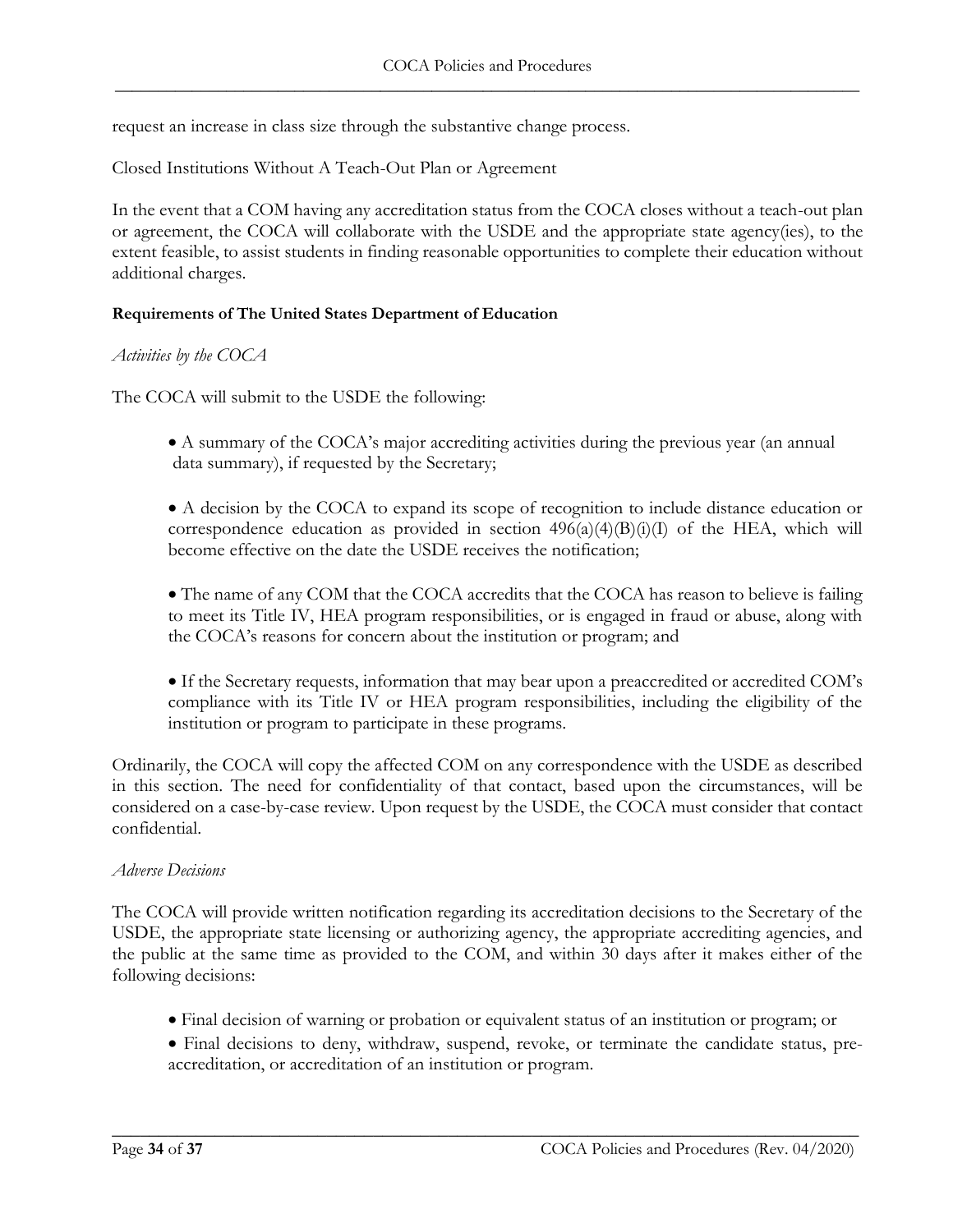A brief statement summarizing the reasons for the agency's decision, describing the evidence that the affected institution or program was given the opportunity to provide comments, and the comments, if any, that the affected institution or program may have made with regard to that decision will be provided to the Secretary of the USDE, the appropriate state licensing or authorizing agency, the appropriate accrediting agencies, and the public, no later than 30 days after the final decisions.

### <span id="page-34-0"></span>*Annual Information*

The COCA will make available to the USDE, on an annual basis, a copy of the following:

- A copy of the COCA's annual report to the AOA House of Delegates; and
- An updated copy of the directory of COMs having recognition status from the COCA.

### *Correspondence with the USDE*

The COCA is required to provide the USDE with specific information as prescribed in 34 CFR 602.27.

### <span id="page-34-1"></span>*Distance Education*

The USDE gives accrediting agencies the authority to conduct accreditation of programs offered solely by distance education. The COCA accredits osteopathic medical schools. The COCA encourages all its accredited schools to be innovative and to use multiple methods of instruction to deliver their curriculum. The COCA, however, does not accredit stand-alone on-line medical school programs. The COCA believes that the science and art of osteopathic medicine must be gained by direct, in person interaction with instructors and clinical education supervisors. For this reason, the COCA will not accredit programs offered by distance education as defined at 34 CFR 602.3.

#### <span id="page-34-2"></span>*Noncompliance*

Noncompliance with any accreditation standard must be corrected promptly. The COCA is bound by the regulations of the USDE to ensure that each area of non-compliance cited in a letter of accreditation has been brought into compliance within two years. If the COCA determines that a program is out of compliance with any standard or element, the USDE requires that the COCA must:

- Require the program to take appropriate action to bring itself into compliance with the standard within two years, or
- Immediately initiate an adverse action against the COM.

For purposes of meeting this regulatory requirement, the USDE defines an adverse action as denying or withdrawing the accreditation of a program. Probation is not considered an adverse action that would trigger the USDE requirement for the COCA to take the actions noted above.

Failure to achieve compliance within two years constitutes grounds for denial or withdrawal of accreditation unless the period for achieving compliance is extended, at the discretion of the COCA, for good cause shown.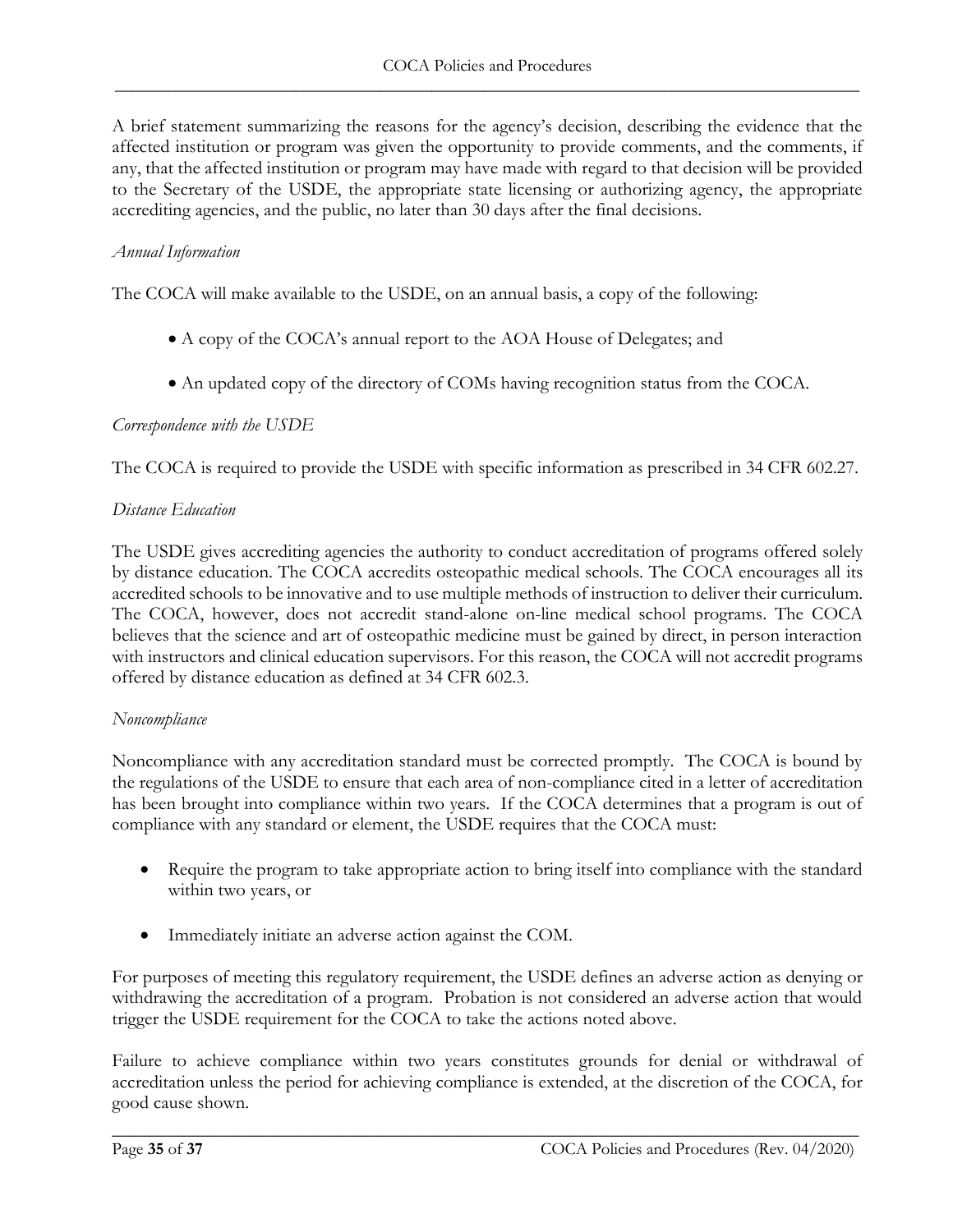Extensions for good cause are made in the COCA's sole discretion according to the following criteria:

- The COM has demonstrated significant progress towards the resolution of its non-compliance issues (for example, a program addressing non-compliance with multiple standards has achieved compliance with the majority of those standards);
- The COM has provided written and compelling evidence describing its plans to come into compliance within the period of extension (for example, a COM has documented the commitment of financial and human resources to resolve all remaining non-compliance issues within the period of extension);
- The COM has provided written and compelling evidence that the nature of the change that must be made (such as facilities construction or renovation, fundraising for scholarships) reasonably requires a time period exceeding twenty-four months; or
- The COM has provided documentation of the need for actions by groups external to the medical education program (such as decisions by university or legislative bodies).

The COCA may, in its sole discretion, extend the period to permit a COM to achieve compliance for good cause up to 12 months beyond the standard two-year period within which to achieve compliance. In its communication with a COM, the COCA will specify the reason(s) that an extension for good cause has been granted and the period within which the medical education program must come into compliance with the cited standard(s).

#### <span id="page-35-0"></span>*Proposed Changes in Standards and Procedures*

The COCA will notify the USDE of any proposed changes in its standards and procedures that might alter:

- Its scope of recognition, or
- Its compliance with the criteria for recognition by the Secretary.

#### <span id="page-35-1"></span>**Responses to Actions of Other Oversight and Accrediting Bodies**

The COCA will not grant accreditation to, or continue the accreditation of, programs within institutions where a state chartering authority or a regional accrediting agency has made a decision to: 1) deny accreditation, pre-accreditation, or a charter to operate to the institution; or 2) suspend, revoke, withdraw, or terminate the institution's accreditation or charter to operate.

The COCA will reconsider the accreditation status of a program when the institution offering the program has been placed on probation by a regional accrediting agency or state chartering authority. In the case of a probation decision, the COCA will determine whether to grant or continue accreditation based on a review to determine if the areas cited by the regional accreditation agency or state chartering authority as the reasons for the probation action represent noncompliance with one or more COCA accreditation standards.